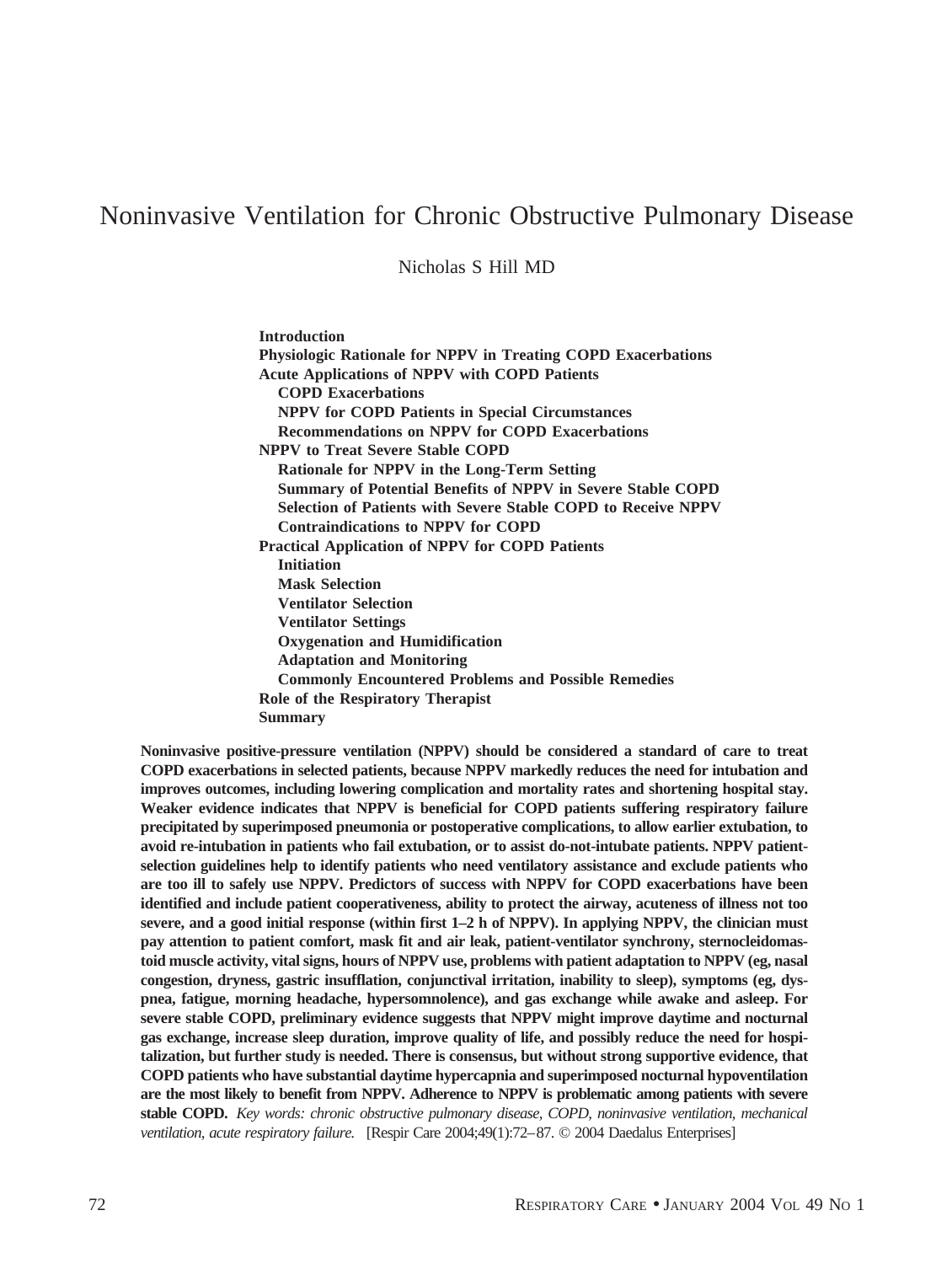## **Introduction**

Noninvasive positive-pressure ventilation (NPPV), the provision of ventilatory assistance without airway invasion, has seen increasing use in critical care units, to avoid endotracheal intubation and its attendant complications.1,2 Treatment of acute respiratory failure (ARF) caused by COPD exacerbation is the best-studied acute application of NPPV and is coming to be viewed as a standard of care. In contrast, NPPV for severe stable COPD has been controversial because of conflicting evidence and problems with application. This report will examine the evidence supporting the use of NPPV for various applications in COPD and make recommendations on patient selection as well as technical aspects of NPPV application in COPD.



Fig. 1. Schema comparing chest wall configuration at functional residual capacity of a normal individual (left hemithorax) and a patient with chronic obstructive pulmonary disease (COPD, advanced emphysema) (right hemithorax). The COPD patient has a flattened diaphragm, which increases the radius of curvature and increases the tension (and, hence, impedance to blood flow) for a given pressure. The COPD patient's ribs are horizontal and the zone of apposition between the pleural surfaces is reduced, greatly reducing the diaphragm's efficiency in expanding the chest wall. The use of accessory muscles to assist inspiration at high lung volumes augments the oxygen cost of breathing. Also, intrinsic positive end-expiratory pressure (auto-PEEP) poses an inspiratory load, adding further to inspiratory work. Exhalation is slowed by airway collapse and the loss of elastic recoil. (From Reference 4, with permission)

# **Physiologic Rationale for NPPV in Treating COPD Exacerbations**

Severe COPD places the respiratory muscles at a mechanical disadvantage.3 In emphysema, hyperinflation flattens the diaphragm, increasing its radius of curvature, raising tension (according to the law of Laplace), and increasing impedance to blood flow (Fig. 1). Even at residual volume the diaphragm remains flat and inspiratory force generation is compromised by the inability to achieve an optimal sarcomere length. In addition, the horizontal orientation of the ribs prevents the normal "bucket handle" action of the diaphragm on the rib cage, further impeding chest wall expansion. Also, because of loss of the zone of apposition between the visceral and parietal pleurae, the force vector on the lower rib cage becomes inward rather than cephalad, so the rib cage motion during inspiration becomes paradoxical (referred to as Hoover's sign). Accessory muscles are recruited to maintain ventilation at the hyperinflated lung volumes, contributing to the already increased oxygen cost of breathing. Intrinsic positive end-expiratory pressure (auto-PEEP) poses an additional work load, requiring that the inspiratory muscles lower alveolar pressure to a subatmospheric level to initiate airflow for the next breath.

During a COPD exacerbation, a precarious situation becomes potentially catastrophic. Related to increased airway resistance, lung elastance, hypoxemia, or some combination of these factors, the demand for breathing work increases while the capacity to supply the work becomes further compromised. Although exacerbations are often accompanied by worsening alveolar hypoventilation, the drive to breathe is increased and muscle fatigue (characterized by reduced muscular performance despite steady or increased neural drive) may develop. Often, in a futile attempt to compensate, lungs become more hyperinflated, relying even more on accessory muscles. Respiratory rate increases in response to the increased drive, shortening the expiratory time and exacerbating auto-PEEP. This further increases the inspiratory load, adding to the imbalance of supply and demand for breathing work. A vicious cycle ensues, leading to respiratory muscle fatigue, ventilatory failure, and death, unless therapeutic interventions interrupt the cycle. Traditionally, these have included efforts to

Nicholas S Hill MD is affiliated with the Division of Pulmonary, Critical Care, and Sleep Medicine, Tufts–New England Medical Center, Boston, Massachusetts.

Nicholas S Hill MD presented a version of this report at the 32nd RESPIRATORY CARE Journal Conference, Chronic Obstructive Pulmonary Disease: Translating New Understanding Into Improved Patient Care, held July 11–13, 2003, in Los Cabos, Mexico.

Nicholas S Hill MD has received research grants from Respironics Inc and ResMed Inc, and he is a member of the Medical Advisory Board of ResMed Inc.

Correspondence: Nicholas S Hill MD, Pulmonary, Critical Care, and Sleep Division, Tufts-New England Medical Center, 750 Washington Street, #257, Boston MA 02111. E-mail: nhill@tufts-nemc.org.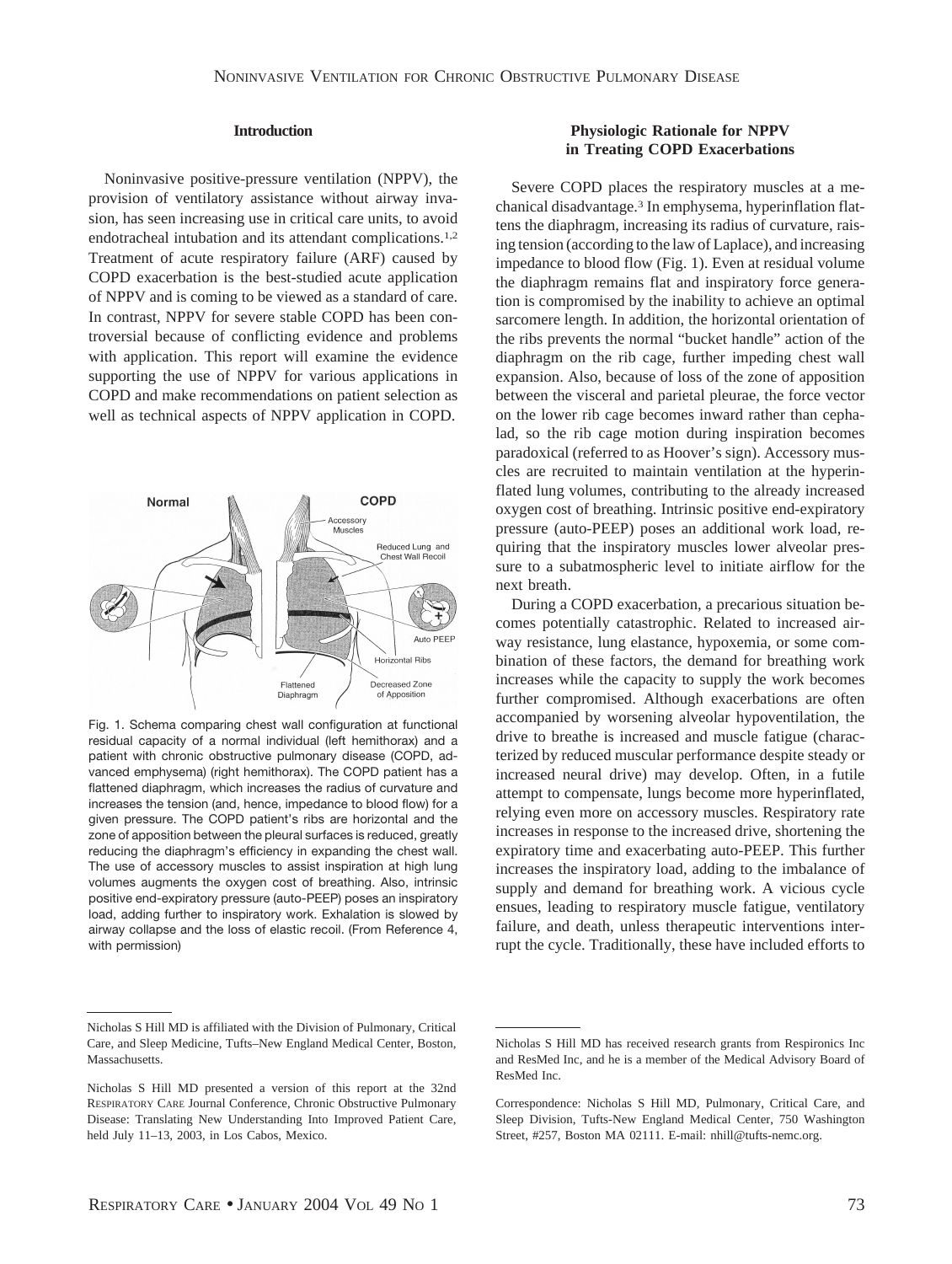reduce airway resistance with bronchodilators, antiinflammatory agents, cautious oxygen supplementation, and antibiotics. In the past, if these measures failed, clinicians would resort to assisted ventilation, usually via endotracheal intubation, unless the patient declined, in which case comfort measures would be offered.

The traditional approach was often effective, with survival rates to hospital discharge averaging 70% for COPD patients treated with invasive mechanical ventilation for respiratory failure.5 However, complications of invasive mechanical ventilation, including upper airway trauma, pneumothorax, and nosocomial infection occurred and added to morbidity and mortality.6 NPPV has appeal for treating COPD exacerbations because it is an effective way of providing partial ventilatory assistance<sup>7</sup> while avoiding many of the complications of invasive mechanical ventilation. When it combines applied PEEP to counterbalance auto-PEEP, and pressure support to assist inspiration, NPPV reduces transdiaphragmatic pressure more than either applied PEEP or pressure-support alone.8 Thereby, it has the potential to serve as a "crutch" while medical therapies are given time to ameliorate the underlying physiologic defects, and intubation can be avoided.

## **Acute Applications of NPPV with COPD Patients**

## **COPD Exacerbations**

Using historically-matched controls, Brochard et al7were the first to show that pressure-support ventilation administered via face mask significantly reduced the need for intubation, duration of mechanical ventilation, and intensive care unit (ICU) stay in patients with COPD exacerbations. Subsequently, a number of randomized, controlled trials confirmed those findings.<sup>9-14</sup> Bott et al<sup>9</sup> reported significantly greater improvements in  $P_{aCO_2}$  and dyspnea scores within the first hour in a group of NPPV-treated patients than in randomized control subjects. Also there was a 10% mortality rate in the NPPV group, compared to 30% among controls, though that difference was not statistically significant unless the analysis excluded the 4 patients who were randomized to receive NPPV but did not receive it.

Kramer et al<sup>10</sup> subsequently found that NPPV reduced the rate of endotracheal intubation to 9% from 67% among controls in a subgroup of COPD patients. That study also showed more rapid improvement in respiratory rate and blood gas values in the NPPV group but no significant differences in hospital stay or mortality rate, though that lack of significant difference might have been due to small sample size.

In a multicenter European trial with 85 patients, Brochard et al<sup>11</sup> found that vital signs, blood gas values, and encephalopathy scores improved more rapidly in the NPPV

group than in controls, and intubation rates (74% vs 26%), complication rates (notably pneumonia and other complications from endotracheal intubation), hospital stay (35 d vs 17 d), and mortality rate (31% vs 9%) were significantly better among the NPPV group. In a smaller trial by Celikel et al,<sup>12</sup> NPPV significantly reduced intubation rate and hospital stay, from 14.6 d to 11.7 d ( $p < 0.05$ ), compared to controls.

In a study using NPPV not just at academic medical centers (thus providing information more relevant to "real world" applications), Plant et al<sup>13</sup> randomized 236 patients suffering COPD exacerbations to receive either NPPV or standard therapy, administered by nurses in general medical respiratory wards. Intubation and mortality rates were significantly lower in the NPPV group than in the control group (15% vs 27%,  $p = 0.02$ , and 10% vs 20%,  $p = 0.05$ , respectively), and the study confirmed the earlier findings of more rapid improvements in arterial pH, respiratory rate, and breathlessness in the NPPV group. Notably, the mortality benefit was not apparent in patients with  $pH < 7.30$ , and the authors surmised that this more severely ill subgroup would have fared better in a more closely monitored setting such as an ICU.

In the only study with negative findings, Barbe et al<sup>14</sup> observed that NPPV failed to lower intubation or mortality rate or hospital stay in consecutive patients admitted to the hospital with COPD exacerbations, but it is notable that no intubations or mortalities occurred in the control group. Furthermore, duration of hospital stay was only one third that of the control group in the Brochard study<sup>11</sup> and the baseline blood gas values were not as severely altered as in most of the other controlled trials. The study's most important finding was that patients with relatively mild COPD exacerbations are not likely to benefit from NPPV, which suggests that NPPV should be applied to selected patients who have a demonstrable need for ventilatory assistance.

Taken together, the above studies demonstrate that NPPV is effective for moderate-to-severe COPD exacerbations, not only to effect rapid symptomatic and physiologic improvement but also to significantly reduce the intubation, complication, and mortality rates, and (some studies suggest) hospital stay. Several meta-analyses combining the results of those studies reached similar conclusions about the intubation and mortality rates.15–18 In their meta-analysis Keenan et al<sup>15</sup> found that NPPV was effective at treating COPD exacerbations and reducing the cost of hospitalization by approximately \$3,200 (in 1996 Canadian dollars), compared to standard therapy. More recently, Peter et al<sup>16</sup> analyzed the results of studies of NPPV effectiveness for ARF in general and found the greatest benefit in the COPD subgroup. Most recently meta-analyses by Lightowler et al<sup>17</sup> (in a Cochrane systematic review) and Keenan et al18 reported similar findings regarding the use of NPPV for COPD exacerbations. Both found signif-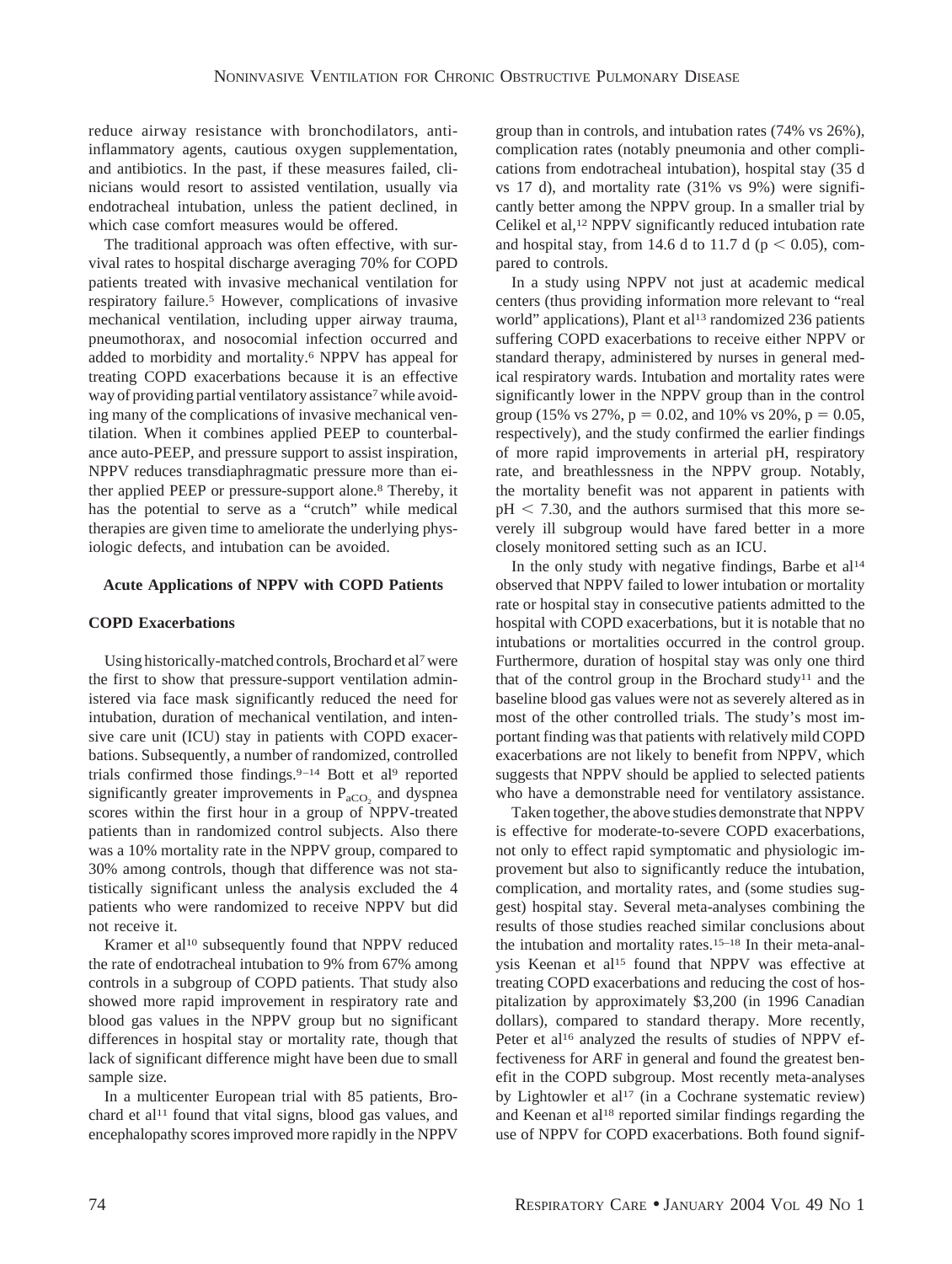icantly lower mortality rate (relative risk 0.41, risk reduction 10%) and less need for intubation (relative risk 0.42, risk reduction 28%). In addition, both found shorter durations of hospitalization  $(-3.24$  d and  $-4.57$  d, respectively) and Lightowler et al found significantly greater improvements in  $P_{aCO_2}$  and respiratory rate after 1 hour in NPPV-treated patients than in controls. Further, Keenan et al found that these benefits were demonstrable in severe but not in mild exacerbations.18 Based on that evidence, the authors of the meta-analyses and the participants in the consensus groups19 opined that NPPV should be used early in the course of a COPD exacerbation. I have argued elsewhere that NPPV should now be considered a standard of care for moderate-to-severe COPD exacerbations.20

## **NPPV for COPD Patients in Special Circumstances**

**NPPV for COPD Complicated by Pneumonia.** The presence of pneumonia has been associated with poor outcome in patients treated with NPPV.21 However, in one randomized trial with patients suffering "severe community-acquired pneumonia," defined as severe hypoxemia (ratio of  $P_{aO_2}$  to fraction of inspired oxygen  $[P_{aO_2}/F_{IO_2}]$  200 mm Hg) and respiratory distress (respiratory rate 35 breaths/min), NPPV reduced the need for intubation  $(21\% \text{ vs } 50\%, \text{ p} = 0.03)$ , shortened ICU stay  $(1.8 \text{ d vs } 6 \text{ d},$  $p = 0.04$ ), and reduced mortality among the COPD subgroup of patients 2 months after hospital discharge (11% vs 63%).22 Moreover, a post hoc analysis revealed that the COPD subgroup was the only one to benefit from NPPV. Thus, the study indicates that even when complicated by community-acquired pneumonia, COPD exacerbation is an appropriate indication for NPPV. It leaves unanswered whether NPPV should be used for severe community-acquired pneumonia in non-COPD patients.

**NPPV for Postoperative Patients.** Early case series reported successful use of NPPV to treat respiratory insufficiency after surgery in patients with  $P_{\text{aCO}_2}$  > 50 mm Hg,  $P_{aO_2}$  < 60 mm Hg, or evidence of respiratory muscle fatigue.23,24 More recently a randomized trial of NPPV in post-lung-resection patients with acute respiratory insufficiency showed significantly less need for intubation, shorter ICU stay, and lower mortality rate than conventionallytreated controls.25 Although only a portion of those patients had COPD, accumulating evidence now supports the use of NPPV in selected postoperative patients (including COPD patients) to maintain improved gas exchange and avoid reintubation and its attendant complications. However, NPPV should not be used in patients who have had recent neck, upper airway, or esophageal surgery.

**NPPV to Facilitate Early Extubation.** NPPV has been used to facilitate early extubation after bouts of ARF and to avoid extubation failure when patients deteriorate after extubation. In the former instance NPPV is used to expedite extubation in patients who fail to meet standard extubation criteria. The rationale is that outcomes can be improved by shortening the duration of invasive mechanical ventilation in patients who become good candidates for NPPV (ie, able to cooperate, capable of airway protection, otherwise medically stable) but fail standard extubation criteria. Early removal of the endotracheal tube is hypothesized to reduce the complications of prolonged intubation (ie, nosocomial infection and upper airway trauma). The first controlled trial to test this idea randomized 50 COPD patients who had been intubated for 48 hours and who failed a T-piece spontaneous-breathing trial.26 The patients were randomized to either the standard weaning procedure or to extubation and NPPV. Compared to the controls, the extubation/NPPV group had a higher overall weaning rate after 60 days (88% vs 68%), a shorter duration of mechanical ventilation (10.2 d vs 16.6 d), briefer ICU stay (15.1 d vs 24 d), and better 60-day survival (92% vs 72%) (all  $p < 0.05$ ). In addition, NPPV-treated patients had no nosocomial pneumonias, compared to 7 in the control group.

A subsequent trial of 33 patients randomized to early extubation and NPPV or conventional intubation with standard weaning addressed the question of whether NPPV should be used as a "systematic" extubation technique.<sup>27</sup> The extubation/NPPV group had a shorter duration of invasive mechanical ventilation than the control group (4.56 d vs 7.69 d,  $p < 0.05$ ) but actually had a greater total duration of mechanical ventilation (including the time on NPPV) (16.1 d vs 7.69 d,  $p = 0.0001$ ). Furthermore, patients in the NPPV group had similar eventual weaning and mortality rates, and although they had a tendency toward fewer complications (9% vs 16%), the difference was not statistically significant. The authors concluded that NPPV shortens the duration of invasive mechanical ventilation, but they were unable to demonstrate significant improvements in other outcomes.

Most recently, a randomized, controlled trial of NPPV to facilitate weaning in 43 patients with "persistent weaning failure" (failure of spontaneous breathing trials on 3 consecutive days) showed significantly shorter ICU and hospital stays, a lower incidence of nosocomial pneumonia (59% vs 24%,  $p < 0.05$ ), better hospital and 90-day mortality (odds ratio 3.5), and fewer complications.28 Nineteen of the 43 patients had COPD exacerbations, and another nine had congestive heart failure, which predisposed the study to favorable results.

In summary, randomized, controlled trials of early extubation to NPPV with COPD patients have yielded mixed results, 2 studies showing significant benefit and the other showing no important benefit, but no attributable harm either. Intubated COPD patients are appropriate candidates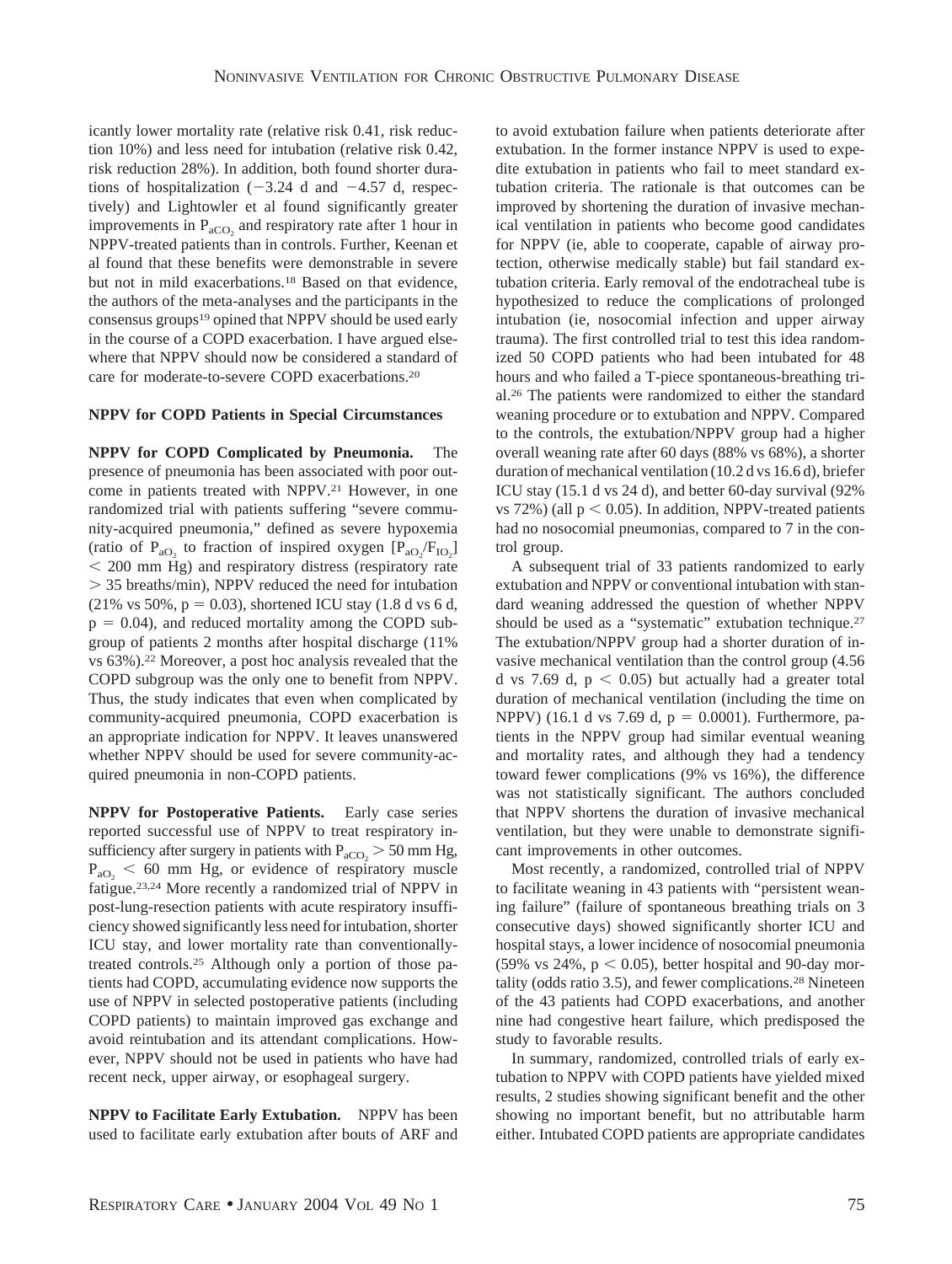for early extubation to NPPV, but clinicians are advised to use caution when selecting patients. The inability to sustain 5–10 min of unassisted breathing, a prior difficult intubation, multiple co-morbidities, copious secretions, a weakened cough, or the need for high levels of pressure support prior to extubation ( $> 20 \text{ cm H}_2\text{O}$ ) should exclude patients from consideration for early extubation.

**NPPV to Prevent Extubation Failure.** NPPV can be used to avoid reintubation in patients who fail extubation. Extubation failure occurs after  $5-20\%$  of planned<sup>29</sup> and 40–50% of unplanned extubations30 and is associated with a mortality of 43%, compared to only 12% in those who succeed extubation.29 Several nonrandomized studies of patients with ARF of diverse etiologies support the idea that NPPV can obviate reintubation in certain patients who suffer extubation failure, thereby avoiding the complications and mortality of prolonged intubation.31,32 One study specifically of COPD patients found that NPPV lowered the reintubation rate (20% vs  $67\%$ ,  $p < 0.05$ ) and ICU stay in 30 patients, compared to 30 historical controls.33 In a subsequent randomized trial of patients at high risk for extubation failure and who developed respiratory distress within 48 hours of extubation, however, NPPV did not reduce the need for intubation, duration of mechanical ventilation, hospital stay, or mortality.34 However, COPD patients were excluded from that study after the first year because of ethical concerns. A more recent international randomized trial of over 200 patients at high risk for extubation failure randomized to NPPV or standard therapy showed an increased mortality in the NPPV group, most likely related to delayed intubation.<sup>35</sup> That study has been reported thus far only in preliminary form, and just 13% of the patients had COPD.

In summary, the use of NPPV to avoid extubation failure is supported by a historically controlled study but no randomized, controlled trials. On the other hand, the likelihood is that if NPPV is effective in de novo COPD exacerbations leading to respiratory failure, it is also effective in the postextubation setting. Furthermore, many investigators have ethical concerns about subjecting COPD patients in this setting to a randomized trial, because of the need to randomly subject them to the risk of intubation, which might add to their morbidity or even mortality. Thus, the best current recommendation is to use NPPV for postextubation COPD patients with incipient respiratory failure, but to be careful to ascertain that they are good NPPV candidates, and to avoid delays in intubation in the face of deterioration.

**NPPV for Do-Not-Intubate Patients.** The use of NPPV to treat respiratory failure in patients who have declined intubation is common in some centers, accounting for some 10% of acute NPPV applications in a recent survey.36 Some have argued that there is little to lose with this approach, as it may reverse the acute deterioration or at least provide relief of dyspnea and a few extra hours to finalize affairs.37 Others have argued, on the other hand, that this merely prolongs the dying process, consumes resources inappropriately, and may add to discomfort or may be counter to patients' wishes about life-prolonging measures.38 In a study of 30 patients, most with COPD, in whom endotracheal intubation was "contraindicated or postponed," 18 patients (60%) were successfully supported with NPPV and weaned.<sup>39</sup> Another uncontrolled series<sup>40</sup> observed a similar response to NPPV among 26 patients with acute hypercapnic and hypoxemic respiratory failure who refused intubation. In a more recent prospective survey of 113 do-not-intubate patients treated with NPPV, survival to hospital discharge was 75% and 52% for acute pulmonary edema and COPD patients, respectively, whereas it was  $\leq$  25% for those with diagnoses of pneumonia or cancer.36 Thus, NPPV is indicated in do-notintubate patients with acutely reversible processes that are known to respond well, including COPD exacerbations. However, if NPPV is to be used with a do-not-intubate patient, the patient and/or the family should be informed that NPPV is being used as a form of life support that may be uncomfortable and can be removed at any time.

**Patient Selection.** Selection of appropriate patients is key to the successful application of NPPV. The selection process takes into consideration a number of factors, including the patient's diagnosis, clinical characteristics, and

Table 1. Predictors of Success for NPPV in the Acute Setting

 $NPPV = noninvasive positive-pressure ventilation$ 

<sup>\*&</sup>quot;Compliance" refers to the clinician's assessment of the patient's acceptance of the technique  $APACHE = acute physiology and chronic health evaluation$ 

<sup>(</sup>Adapted from References 21 and 41)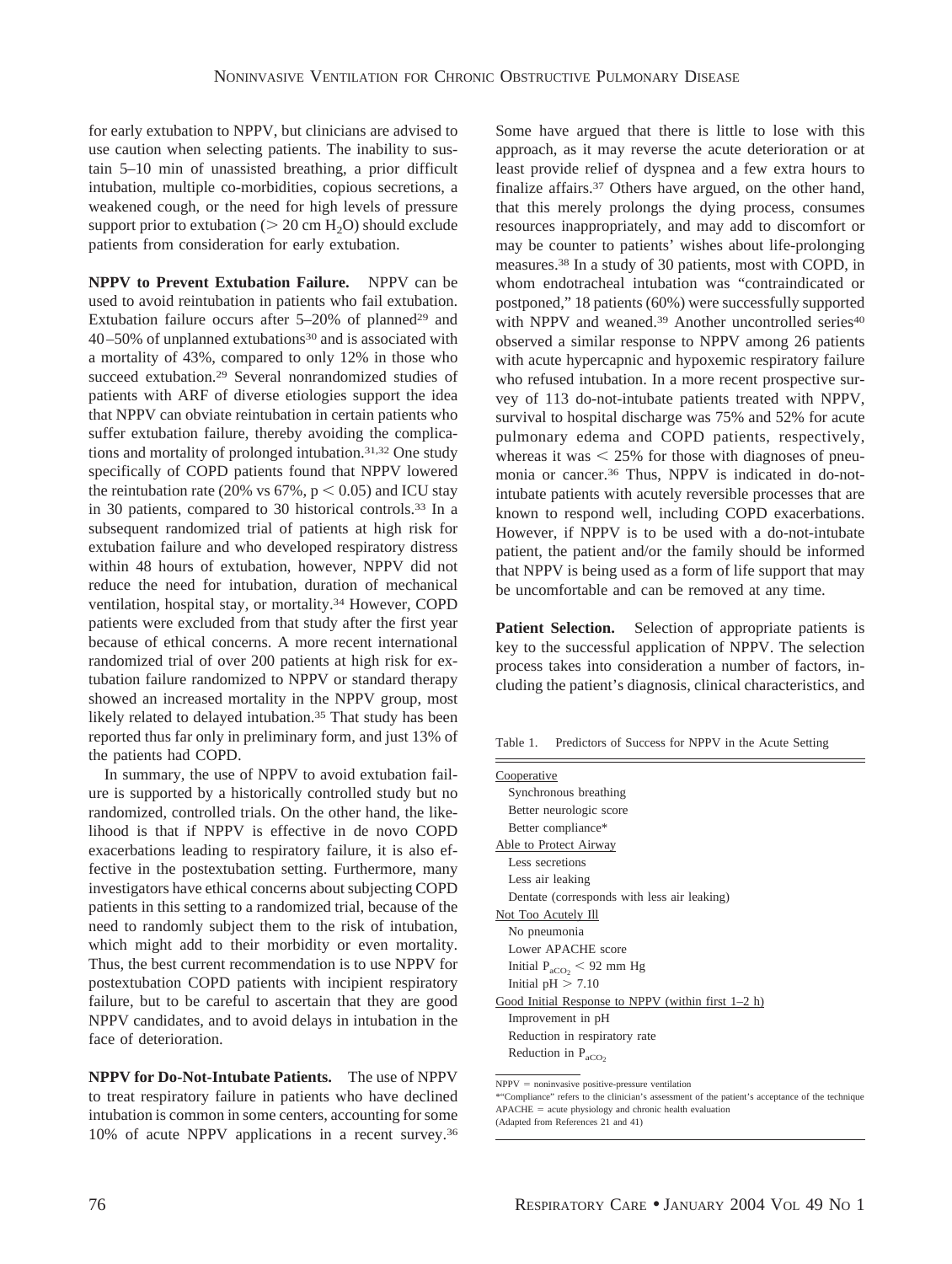risk of failure, and ultimately becomes a clinical judgment depending largely on physician experience.

Predictors of NPPV success have been identified (Table 1).21,41,42 Patients with a better neurologic status (and hence who are more cooperative), who can adequately protect the airway, and who have not developed severe acid-base or gas-exchange derangements are more likely to succeed. Several studies have also found that initial improvements in pH,  $P_{aCO_2}$ , and level of consciousness after 1 hour of NPPV are strong indicators of success.41,42 These studies indicate that there is a "window of opportunity" when initiating NPPV, which opens when the patient becomes distressed enough to warrant ventilatory assistance and closes if the patient progresses too far and becomes severely acidemic. Thus, early initiation of NPPV is recommended so that patients have time to adapt and respiratory crises can be averted. Contrariwise, NPPV begun too early might be unhelpful and wasteful of resources, because many treated patients might do well without any ventilatory assistance. For this reason selection guidelines recommend first establishing the need for ventilatory assistance according to clinical and blood-gas-value criteria (indicating that the window of opportunity has opened) and then excluding patients for whom NPPV is contraindicated or likely to fail (indicating that the window of opportunity has closed) (Table 2).

# **Recommendations on NPPV for COPD Exacerbations**

Several consensus bodies have offered recommendations on the use of NPPV for COPD exacerbations. The

| Table 2. Selection Criteria for NPPV in Acute COPD Exacerbations |  |
|------------------------------------------------------------------|--|
|------------------------------------------------------------------|--|

| Establish Need for Ventilatory Assistance                                                                                                                                            |
|--------------------------------------------------------------------------------------------------------------------------------------------------------------------------------------|
| Moderate-to-severe respiratory distress                                                                                                                                              |
| Tachypnea (respiratory rate $> 24$ breaths/min)                                                                                                                                      |
| Accessory muscle use or abdominal paradox                                                                                                                                            |
| Blood gas derangement: $pH < 7.35$ , $P_{aCO_2} > 45$ mm Hg, or                                                                                                                      |
| $P_{aO_2}/F_{IO_2} < 200$ mm Hg                                                                                                                                                      |
| Exclude Patients With Contraindications to NPPV                                                                                                                                      |
| Respiratory arrest                                                                                                                                                                   |
| Medically unstable (septic or cardiogenic shock, uncontrolled upper<br>gastrointestinal bleeding, acute myocardial infarction with planned<br>intervention, uncontrolled arrhythmia) |
| Unable to protect airway                                                                                                                                                             |
| Excessive secretions                                                                                                                                                                 |
| Uncooperative or agitated                                                                                                                                                            |
| Unable to fit mask                                                                                                                                                                   |
| Recent upper-airway or upper-gastrointestinal surgery                                                                                                                                |
| $NPPV = noninvasive positive-pressure ventilation$                                                                                                                                   |
| $COPD =$ chronic obstructive pulmonary disease<br>and the state of the state of the state of the state of the state of the state of the state of the state of the                    |
|                                                                                                                                                                                      |

 $F_{IO2}$  = fraction of inspired o:<br>(Adapted from Reference 43) = fraction of inspired oxygen

1997 RESPIRATORY CARE Journal Conference on NPPV concluded that evidence was accumulating to support the use of NPPV for COPD exacerbations in the acute care setting, but recommended further study.44 In 2001 the International Consensus Conference on NPPV in the acute setting concluded that, "the pathophysiology of conditions leading to hypercapnic. . . ARF is amenable to interventions available within the context of NPPV," that there is a "physiologic rationale for the application of both inspiratory assistance and/or PEEP," and that NPPV has "the potential of reducing the morbidity and possibly the mortality of hypercapnic respiratory failure." However, the document cited "methodologic limitations [that] affect the interpretation of the current evidence."45 These limitations included the use of small heterogeneous populations (which raised concerns about possible harm in subgroups even though the larger group showed benefit), the inability to adequately blind the studies so that bias could not be entirely excluded, and the conduct of most of the trials at centers of expertise, which raised concerns that the favorable results would not be reproducible at nonacademic sites.

More recently the British Thoracic Society issued a consensus statement on the use of NPPV for ARF. The statement recommended that NPPV be "considered in patients with a COPD exacerbation in whom a respiratory acidosis  $(pH < 7.35)$  persists despite maximum medical treatment on controlled oxygen therapy."19

Based on the current state of evidence and the favorable findings of multiple meta-analyses that selected only highquality trials for analysis, I believe the case for using NPPV to treat COPD exacerbations is more compelling than is acknowledged in the consensus statements. Even allowing for the methodologic limitations, the studies have consistently shown highly significant favorable effects of NPPV in COPD exacerbations, though those results have not yet been replicated for other forms of ARF. Accordingly, I recommend that NPPV be considered the ventilation modality of first choice to treat properly selected patients with COPD exacerbations and that this be considered a standard of care.

## **NPPV to Treat Severe Stable COPD**

#### **Rationale for NPPV in the Long-Term Setting**

Despite the accumulating evidence to support the use of NPPV to treat COPD in the acute setting, the evidence regarding long-term NPPV for COPD is less compelling. Long-term NPPV for COPD was first described during the 1950s and 1960s, when tank ventilators were used to provide intermittent rest for some COPD patients.46 The mechanical disadvantages posed by hyperinflation in patients with advanced emphysema were summarized above. Dur-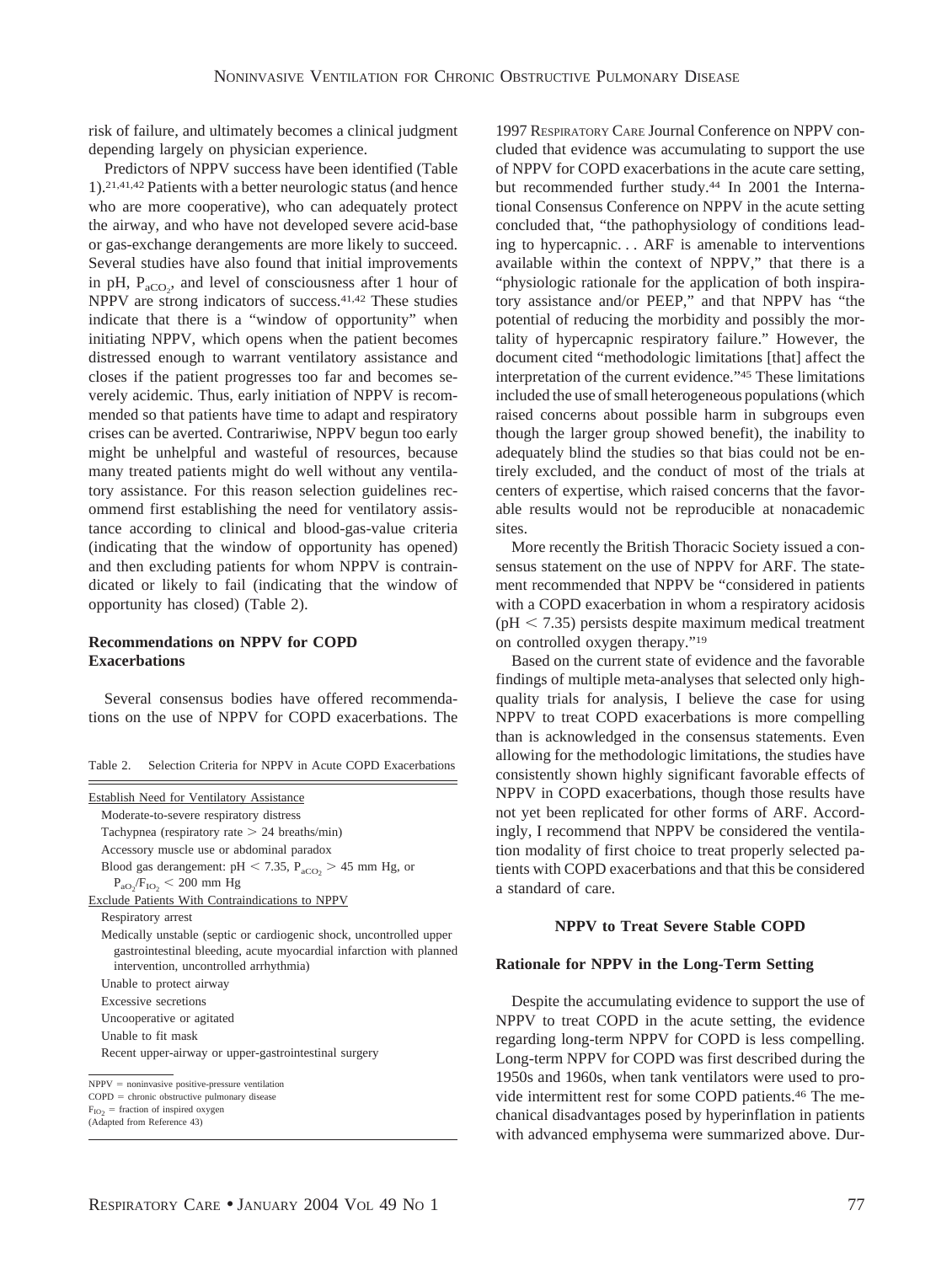ing the early 1980s investigators hypothesized that these mechanical disadvantages contributed to a state of chronic respiratory muscle fatigue in patients with severe COPD and that intermittent rest provided by NPPV would alleviate the fatigue, enhance respiratory muscle function between rest periods, and improve overall function and sense of well-being.47 This is referred to as the "muscle-resting hypothesis."

An alternative but not necessarily mutually exclusive hypothesis has also been proposed, referred to here as the "sleep hypothesis." This is based on the observation, derived from many investigations, that sleep quantity and quality are diminished in patients with severe COPD, compared to normal individuals.48–50 A corollary to this hypothesis is that sustained episodes of nocturnal hypoventilation can promote the retention of bicarbonate that blunts the respiratory center sensitivity to carbon dioxide. This could promote de novo or exacerbate pre-existing carbon dioxide retention, leading to a vicious cycle of carbon dioxide retention, more bicarbonate retention, and more carbon dioxide retention. These observations led investigators to hypothesize that nocturnal NPPV would ameliorate the sleep-disordered breathing, reduce the frequency of arousals, and permit longer and better quality sleep. As with enhanced respiratory muscle function, this would translate into an improved sense of well being and enhanced daytime functioning. Further, using the assisted ventilation at night might ameliorate nocturnal hypoventilation, permitting a resetting of the respiratory center sensitivity for carbon dioxide, and improving daytime ventilation.<sup>51</sup>

**Testing the Muscle-Resting Hypothesis.** During the 1980s a number of studies tested the muscle-resting hypothesis. At the time, negative-pressure ventilation was the most commonly used mode of noninvasive ventilation, so most investigators used a version of negative-pressure ventilation referred to by a variety of monikers, including "poncho-wrap," "jacket," or "body suit" ventilator. This consisted of an impervious garment inside which a rigid cage was positioned over the chest and abdomen of the supine patient. The device assisted lung expansion when a negative-pressure pump intermittently created a negative pressure within the garment and the rigid cage prevented collapse of the garment.<sup>52</sup>

Braun and Marino<sup>53</sup> first tested the hypothesis with 16 severe-COPD patients and found improvements in vital capacity, maximum inspiratory and expiratory pressures, and daytime  $P_{aCO_2}$  after 5 months of 5 hours of daily "rest" provided by the "wrap" ventilator. Although this study was uncontrolled, it stimulated several controlled trials of negative-pressure ventilators, several of which<sup>54,55</sup> yielded similar favorable findings, including improvements in maximum inspiratory and expiratory pressures and daytime

gas exchange. However, these studies were only 3–7 days duration and were therefore too short to be relevant to the question of long-term NPPV for severe stable COPD.

Subsequent longer-term controlled trials, ranging from 3 weeks to 6 months,56–58 found no improvement in pulmonary function, maximum inspiratory or expiratory pressure, daytime arterial blood gas values, treadmill walking time, or subjective assessment of symptoms during noninvasive ventilation. In addition, they found that the wrap ventilator was poorly tolerated, with patients having difficulty sleeping during use and using it for fewer hours per day than recommended. These latter studies seemed to negate the hypothesis that muscle resting in COPD patients is useful and dampened enthusiasm for noninvasive ventilation in patients with severe stable COPD. However, the hypothesis could not be entirely rejected, because patient tolerance of the "wrap" ventilators was poor in most of the studies, raising the concern that it was poor adherence that prevented patients from realizing significant benefit. Notably, the average initial  $P_{aCO_2}$  among studies reporting favorable findings was 57 mm Hg, whereas the value was 47 mm Hg among the unfavorable studies. This suggests that the subgroup with severe stable COPD and severe hypercapnia may be the most likely to favorably respond to NPPV.

By the 1990s NPPV had replaced negative-pressure ventilation as the noninvasive modality of choice, by virtue of a number of advantages, including greater portability and convenience and the capability of treating rather than inducing obstructive sleep apnea.59 Investigators speculated that NPPV would be better tolerated and more efficacious than negative-pressure ventilation in providing ventilatory assistance to patients with severe stable COPD, but the results of subsequent controlled studies to examine that speculation have conflicted. Strumpf et al<sup>60</sup> performed a 3-month cross-over trial using nasal NPPV with patients with severe stable COPD, but only neuropsychological function improved, not gas exchange, sleep variables, treadmill walking time, or symptoms. In contrast, Meecham-Jones et al,<sup>61</sup> in a similarly designed 3-month cross-over trial, observed improvements in total sleep time, daytime  $P_{aCO_2}$ , and quality-of-life scores during use of NPPV. A notable difference between those studies that may offer an explanation for the conflicting findings is that patients in the Meecham-Jones et al study had both higher initial  $P_{aCO_2}$  (57 vs 47 mm Hg) and FEV<sub>1</sub> (821 vs 543 mL) and more nocturnal hypopneas than those in the Strumpf et al study. This suggests that hypercapnic patients, particularly those with at least some sleep-disordered breathing, may be the ones most likely to benefit from NPPV. The Strumpf et al study illustrated another problem frequently encountered in severe-COPD patients using NPPV: low adherence rates. Only seven of the 19 enrolled patients com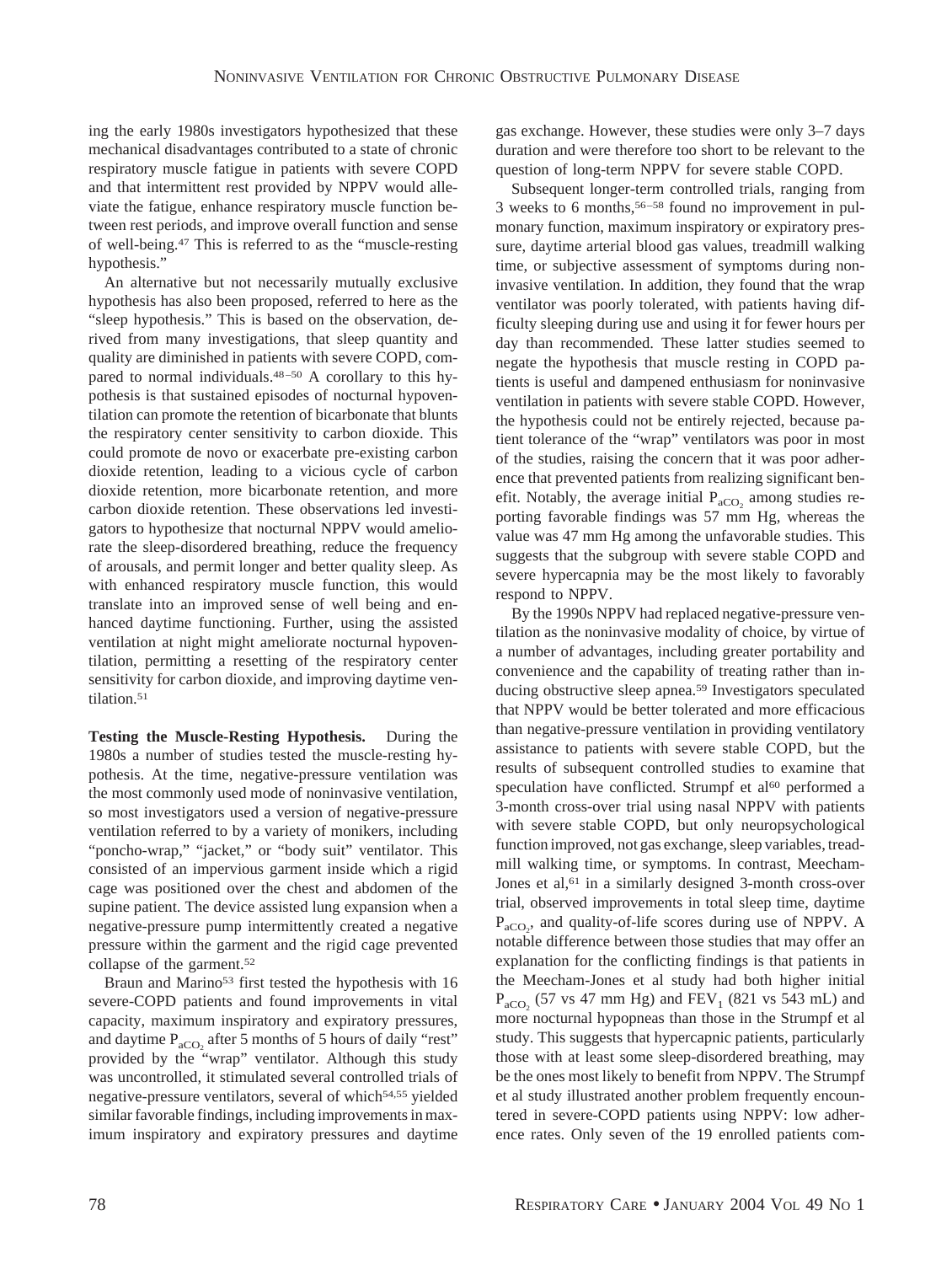pleted the trial, with most dropping out or using the device for fewer than the recommended 5 hours per 24 hours.<sup>60</sup>

However, other controlled NPPV trials that have focused on hypercapnic ( $P_{\text{aCO}_2}$  > 50 mm Hg) patients failed to confirm the hypothesis that NPPV improves sleep in patients with severe stable COPD. In a 6-month trial Gay et al<sup>62</sup> randomized 13 patients who had an average initial  $P_{aCO_2}$  of 51 mm Hg to receive nasal NPPV or sham ventilation. Of the 7 patients who received NPPV, only four completed the trial and only one had a substantial reduction in daytime  $P_{aCO_2}$  (from 51 to 42 mm Hg). In view of the small number of patients, the failure to detect statistically significant differences is not surprising.

Lin63 subjected 12 severe stable COPD patients (average  $P_{\text{aCO}_2}$  51 mm Hg) to 4 conditions in randomized 2-week intervals: no oxygen or ventilatory assistance, oxygen supplementation alone, nasal ventilation alone, or the combination of oxygen and nasal ventilation. As expected, oxygenation improved during supplemental oxygen, but there were no improvements in pulmonary function, exercise capacity, or oxygenation attributable to NPPV, and total sleep time was significantly reduced during NPPV use. These unfavorable studies have been criticized for using relatively low inspiratory pressures that may have provided insufficient ventilatory assistance, small numbers of patients, and, in the case of the Lin study, inadequate study duration for successful adaptation to the nasal ventilator.

More recently, Casanova et al<sup>64</sup> performed a year-long randomized trial with 44 hypercapnic patients with severe COPD and found no improvements in gas exchange or survival, although one measure of neuropsychological function improved.

In the most recent trial, Clini et al<sup>65</sup> randomized 90 patients to receive, for 2 years, either oxygen therapy alone or oxygen therapy plus NPPV. Eight patients (of 43) dropped out of the NPPV arm, whereas fifteen (of 47) dropped out of the control arm, and eight died in each group. NPPV prevented the rise in  $P_{aCO_2}$  and decline in quality of life that were observed in controls. In addition, there was a strong trend toward fewer hospital days after initiation of NPPV (19 d vs 14 d, a non-significant difference). Six-minute walk distance, respiratory muscle strength, dyspnea, and sleep symptoms were unchanged. Although these studies were larger and longer than the prior studies and observed some benefits, neither study examined sleep duration or quality as an outcome variable.

In a multicenter European trial that began in 1992 and has been reported only in preliminary form thus  $far,66$  122 patients with an average  $P_{aCO_2}$  of 56 mm Hg were randomized to receive NPPV or conventional therapy. As of the most recently reported abstract, there was no survival advantage in the NPPV group overall, but patients older than 65 years had significantly better survival.<sup>67</sup>

Several uncontrolled studies have reported decreases in the frequency and duration of hospitalizations and ICU admissions after initiation of NPPV in patients with severe airway obstruction. In their retrospective studies, Leger et al<sup>67</sup> and Jones et al<sup>68</sup> found that hospital days per year fell from 49 and 16 days, respectively, for the year before starting NPPV, to 17 and 6 days for the year after. Along these lines, Vitacca et al<sup>69</sup> found that ICU admissions for the year following acute NPPV treatment for COPD exacerbations averaged 0.12, compared to 0.3 for patients treated with invasive ventilation. These reductions may be related to stabilization of gas-exchange abnormalities or, alternatively, NPPV may enable patients to treat more COPD exacerbations at home by offering a means for patients to alleviate dyspnea.

Wijkstra et al70 recently performed a meta-analysis of studies examining the role of NPPV in patients with severe stable COPD. They reviewed 164 publications and 8 abstracts but included only 4 studies in their analysis, rejecting most because of lack of randomization, inadequate use of NPPV  $\langle \leq 5 \text{ h/night} \rangle$ , or too short a training period  $(< 3$  wk). Considering that three of the 4 studies selected for analysis were essentially negative (those by Strumpf et al,<sup>60</sup> Gay et al,<sup>62</sup> and Casanova et al,<sup>64</sup> with the Meecham-Jones et al study<sup>61</sup> being the only positive study), it is not surprising that the meta-analysis was inconclusive. The Clini et al study<sup>65</sup> was excluded because it was not complete when the meta-analysis was performed. The only outcome variable with confidence intervals that excluded zero was maximum inspiratory pressure. The treatment effect for the 6-min walk test was large, but did not reach statistical significance. The authors concluded that the small sample sizes and other methodologic limitations of the studies in the meta-analysis "precluded a clear clinical direction" regarding the effects of NPPV on severe stable COPD, and that more large, well-designed trials are needed.

**NPPV As an Adjunct to Exercise Training in Pulmonary Rehabilitation Programs.** Another potential application of NPPV in patients with severe stable COPD is to enhance exercise training during rehabilitation. For example, when delivered via face mask during cycle ergometry, CPAP alone,<sup>71</sup> pressure-support ventilation, and proportional-assist ventilation all reduce inspiratory effort and dyspnea in hypercapnic COPD patients.72 In a study that directly compared nasal CPAP, pressure-support ventilation, and proportional-assist ventilation in 15 patients with severe stable COPD (mean baseline  $P_{aCO_2}$  52 mm Hg), exercise duration on a cycle ergometer increased over baseline with all 3 ventilation modes, associated with significantly lower Borg dyspnea scores.72 Proportional-assist ventilation increased exercise duration more than the other modes, but the authors acknowledged that the titration methods used for the various modes differed, and they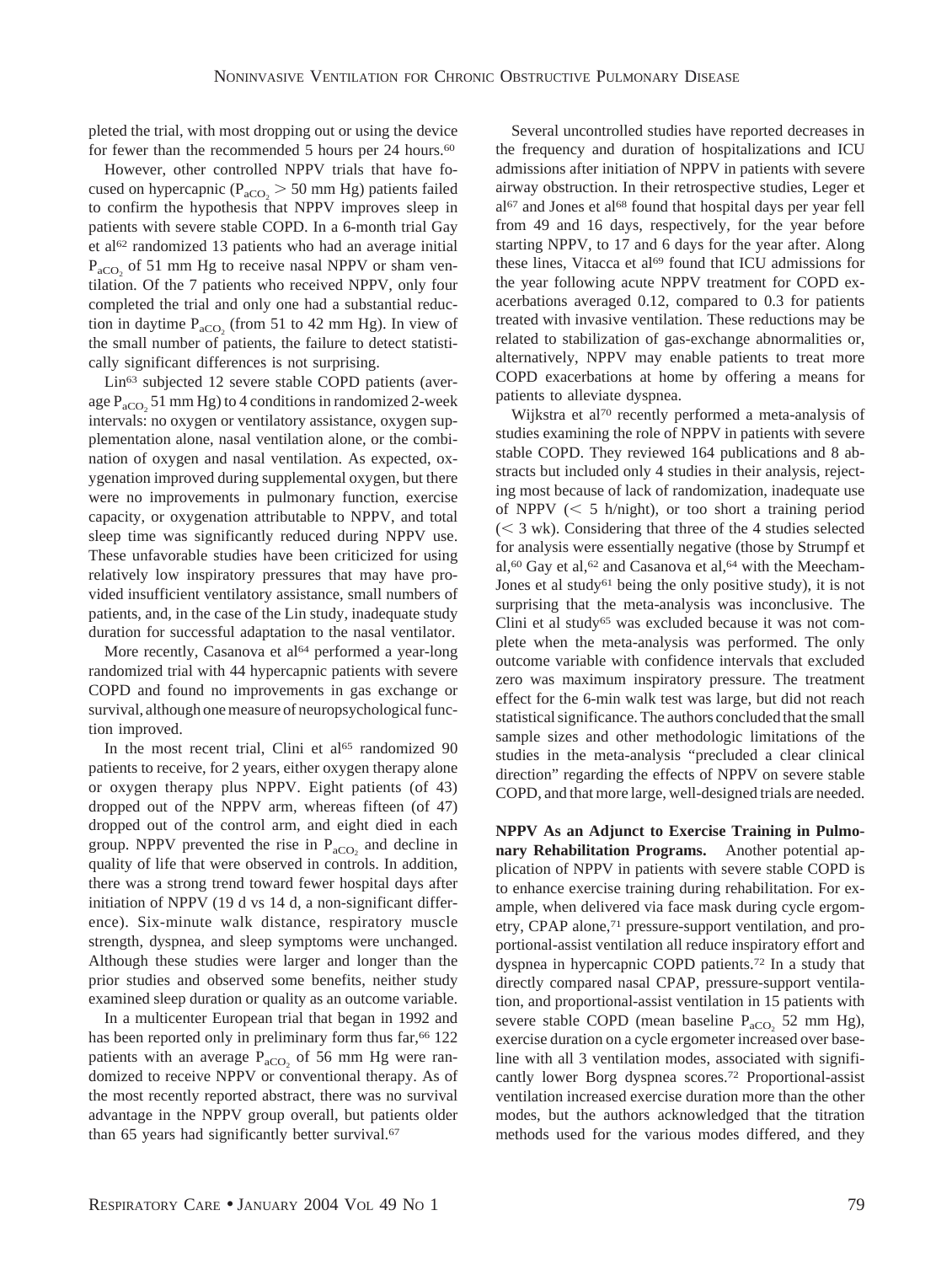refrained from drawing firm conclusions about relative effectiveness. These studies demonstrate that noninvasive modes can be used to increase or prolong the intensity of exercise training sessions in patients with severe COPD. Whether these effects translate into better overall function independent of ventilatory assistance at the completion of a rehabilitation program has not been established, however. One study that examined that question using proportional-assist ventilation as an adjunct to exercise training came up with negative findings.73

Another approach to combining NPPV with rehabilitation is to provide ventilatory assistance between rather than during exercise sessions. The theory is that the patient will thereby have better-rested respiratory muscles during exercise sessions and will function better. Garrod et al74 tested that hypothesis with 45 severe-COPD patients with mild or no hypercapnia treated with bi-level ventilation averaging 2 hours of every 24 hours. After 8 weeks of rehabilitation, the shuttle walk distance and Chronic Respiratory Disease Questionnaire scores were better in the NPPV patients than in controls, and the NPPV patients also had greater inspiratory strength (maximum inspiratory pressure  $-66$  cm H<sub>2</sub>O vs  $-60$  cm H<sub>2</sub>O in controls,  $p < 0.05$ ). That finding is consistent with the idea that resting achieved by NPPV between exercise sessions enhances respiratory muscle function, but it is surprising that only 2 hours of NPPV per 24 hours achieves such benefit, and the finding needs to be confirmed in other studies.

# **Summary of Potential Benefits of NPPV in Severe Stable COPD**

Although the available short-term controlled trials suggest that negative-pressure ventilation can improve respiratory muscle strength in these patients, 54,55 no long-term controlled trials support this approach and NPPV should be considered the preferred ventilation technique. Benefits of NPPV supported by at least 2 controlled trials include increases in maximum inspiratory pressure and improvement (or at least prevention of deterioration) in nocturnal and daytime gas exchange, and better quality-of-life scores.<sup>61,65</sup> Some evidence suggests that NPPV may increase walking distance,70 particularly if combined with rehabilitation.74 The studies examining effects on sleep have yielded some favorable findings, mainly prolongation of total sleep time in severely hypercapnic patients with some sleep-disordered breathing (average 10 hypopneas/h).61 However, other studies suggest that NPPV may interfere with sleep in less hypercapnic patients, particularly if they are not well acclimatized.<sup>63</sup> Several uncontrolled studies $67,68$  and a trend in a controlled study $65$  suggest that NPPV reduces the need for hospitalization, which is an intriguing finding that deserves further study, particularly in view of the pressures in the United States to reduce hospital utilization, to contain health care costs. No convincing findings demonstrate a favorable effect of NPPV on survival, although a preliminary report of a controlled trial suggests benefit in an older subgroup.67Clearly, NPPV has the potential to provide multiple benefits for patients with severe stable COPD, but with the methodological limitations of studies done thus far and the challenges of performing such studies in the future, the debate over the real benefits of NPPV for these patients is likely to continue for the foreseeable future.

# **Selection of Patients with Severe Stable COPD to Receive NPPV**

**Consensus Guidelines.** Because of the conflicting data on the efficacy of NPPV in patients with severe stable COPD, the issue of patient selection has been controversial.75 On the one hand, very few longer-term controlled trials have shown any benefit, a number of other controlled trials have shown no benefit, and pending the results of further studies, it can be argued that NPPV is unjustified for severe stable COPD. On the other hand, the studies with unfavorable findings had methodological shortcomings, a number of uncontrolled trials have suggested benefit, and the lack of confirmatory controlled trials should not be used as a justification for withholding entirely what may be an effective therapy for some patients.

In response partly to this conundrum and partly to the rapidly increasing use of NPPV with COPD patients, sometimes for questionable indications, that occurred in 1997, the Durable Medical Equipment Reimbursement Commission of the United States Health Care Financing Admin-

Table 3. Guidelines for Use of NPPV in Severe Stable COPD

| Consensus Conference Guidelines*                                                                                                                                                                                |
|-----------------------------------------------------------------------------------------------------------------------------------------------------------------------------------------------------------------|
| Symptomatic after optimal therapy                                                                                                                                                                               |
| Sleep apnea excluded                                                                                                                                                                                            |
| $P_{\text{aCO}_2} \geq 55$ mm Hg or                                                                                                                                                                             |
| $P_{\rm aCO}$ , 50–54 mm Hg and evidence of nocturnal hypoventilation<br>based on nocturnal oximetry showing sustained desaturation to<br><89% for $\geq$ 5 min while patient is on his or her usual $F_{IO}$ , |
| Repeated hospitalizations                                                                                                                                                                                       |
| Centers for Medicare and Medicaid Services Guidelines                                                                                                                                                           |
| $P_{\text{aCO}_2} \geq 52 \text{ mm Hg}$ and                                                                                                                                                                    |
| Evidence of nocturnal hypoventilation based on nocturnal oximetry                                                                                                                                               |
| showing sustained desaturation to $\leq 89\%$ for $\geq 5$ min while                                                                                                                                            |
| patient is on his or her usual $F_{IO}$ ,                                                                                                                                                                       |
| Sleep apnea excluded clinically (polysomnogram not required)                                                                                                                                                    |
| Requisite 3-month initial trial of bilevel device without a back-up<br>rate                                                                                                                                     |
| $NPPV = noninvasive positive-pressure ventilation$<br>$\alpha$                                                                                                                                                  |

 $COPD =$  chronic obstructive pulmonary disease

 $F_{IO2}$  = fraction of inspired oxygen

<sup>\*</sup>Adapted from Reference 76.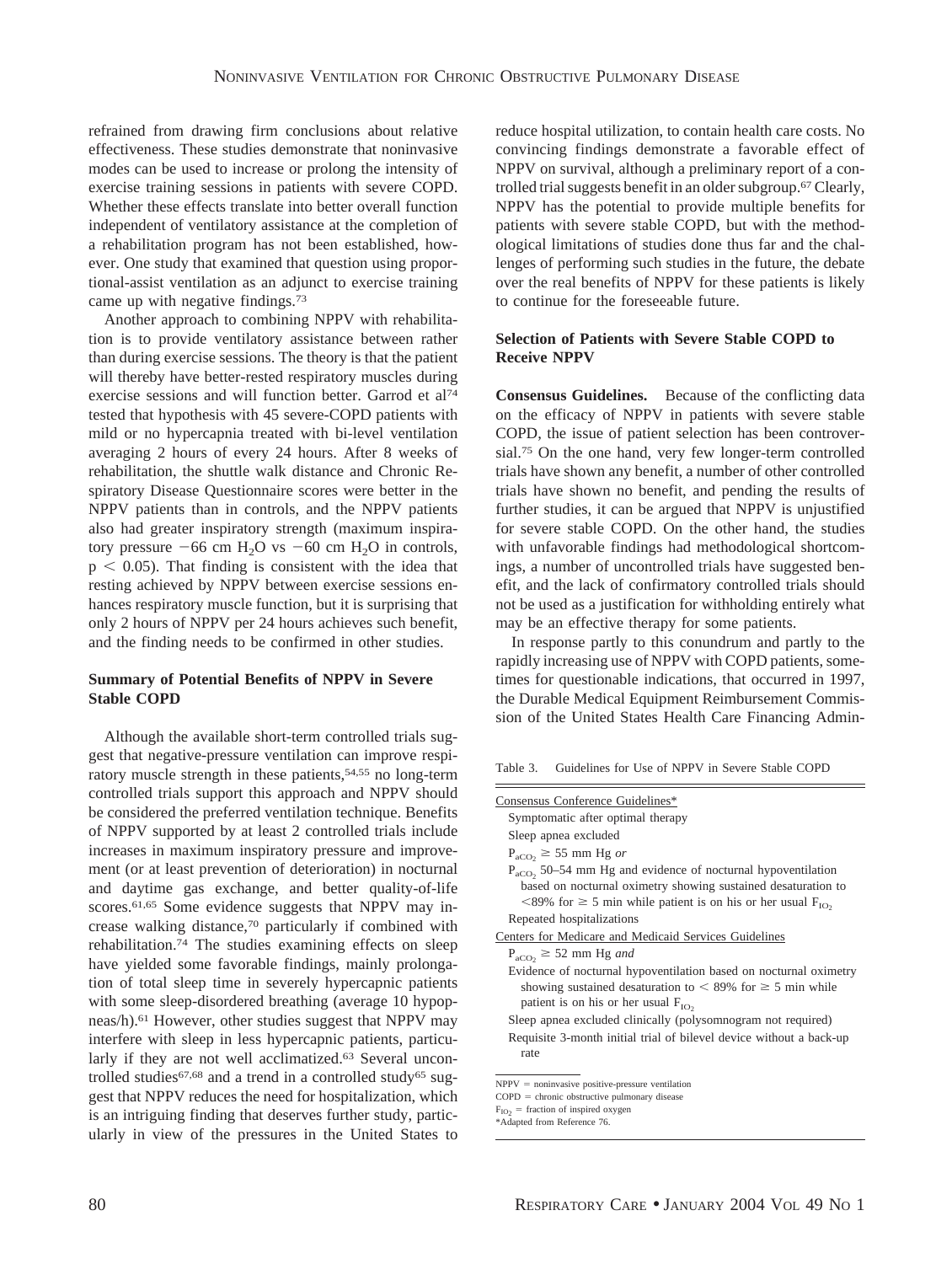istration (recently renamed the Centers for Medicare and Medicaid Services [CMS]) requested in 1998 that the National Association for Medical Direction of Respiratory Care and the American College of Chest Physicians convene a consensus group of medical experts to suggest guidelines for the use of NPPV in severe stable COPD that could be incorporated into CMS guidelines. Based on a review of the pertinent literature and the observation that, almost without exception, studies reporting favorable responses to NPPV among patients with severe stable COPD were conducted with severely hypercapnic patients, the consensus group opined that a trial of NPPV was justified with a symptomatic but stable and optimally treated patient who has daytime  $P_{aCO_2} \ge 55$  mm Hg, if obstructive sleep apnea had been excluded (Table 3). For  $P_{aCO}$  between 50 and 54 mm Hg, the group suggested that there should be evidence of worsening hypoventilation during sleep, as suggested by a sustained ( $> 5$  min) desaturation during use of the usual oxygen supplementation. In addition, the need for repeated hospitalizations was deemed a justification for a trial of NPPV.76

CMS guidelines based on the consensus group recommendations and modified in response to suggestions from clinicians, home respiratory care vendors, and ventilator manufacturers are also presented in Table 3. The main differences between the consensus recommendations and CMS guidelines are that  $P_{aCO_2} \geq 52$  mm Hg is required *and* sustained oxygen desaturation during oxygen supplementation must be demonstrated, regardless of the  $P_{aCO}$ value. The consensus group had opined that evidence of sustained desaturation was unnecessary if  $P_{aCO_2}$  exceeded 55 mm Hg. The CMS guidelines also do not recognize repeated hospitalizations as an indication for long-term mechanical ventilation. In addition, the CMS guidelines require a 3-month trial of ventilatory assistance without a back-up rate. The requirements that sustained nocturnal desaturations be documented and that a ventilator without a back-up rate be tried for the first 3 months have led to a

Table 4. Relative Contraindications to Long-Term NPPV for COPD Patients

Severe comorbidity that is likely to shorten survival more than lung disease (end-stage malignancy, liver disease). Congestive heart failure may respond favorably.

Unmotivated patient

Nonadherent to oxygen or medical therapy

Cognitive impairment that interferes with patient's ability to

understand therapy

Insufficient financial resources

Insufficient caregiver resources

Unable to tolerate or fit mask; claustrophobic patient

 $NPPV = noninvasive positive-pressure ventilation$ 

 $COPD =$  chronic obstructive pulmonary disease

drastic reduction in the use of NPPV for severe stable COPD.

#### **Contraindications to NPPV for COPD**

In addition to the selection guidelines discussed above, other factors should be considered when selecting patients (Table 4). NPPV relies on the patient's ability to protect the airway, so swallowing dysfunction, excessive secretions, and cough impairment are relative contraindications to NPPV. In addition, successful adaptation to NPPV may be a lengthy and taxing process, particularly in COPD patients, among whom acceptance rates tend to be lower than among patients with restrictive thoracic disorders.77 Hence, lack of motivation or noncompliance with medication or oxygen therapy are also relative contraindications to NPPV. Further, patients with cognitive defects or an inability to understand the therapy are poor candidates. Inability to fit a mask is an obvious contraindication to use, and some patients lack the financial or caregiver resources needed for NPPV, particularly in the home.

## **Practical Application of NPPV for COPD Patients**

A thorough discussion of the application of NPPV is beyond the scope of this article, and the reader is referred to complete descriptions.2,78 The following sections focus on applications with COPD patients.

## **Initiation**

Techniques for initiation are similar in both the acute and chronic settings and must be tailored for each individual patient. Of course, the level of urgency is greater in the acute setting, necessitating rapid selection of a mask and ventilator, so all equipment, including masks, ventilators, tubing, and humidifiers should be readily available. It may be helpful to attach to the NPPV cart a "mask bag" containing various types and sizes of masks and straps. With long-term NPPV, mask adjustments and mask changes can be made over days or weeks rather than minutes. In either setting experienced practitioners who can impart a sense of confidence and reassurance should implement NPPV.

#### **Mask Selection**

In the acute setting the full face (oronasal) mask is usually the preferred initial choice because it controls mouth leaks better than nasal masks.79 Patients rate nasal masks as more comfortable for long-term applications,<sup>80</sup> so transitioning from an oronasal to a nasal mask should be contemplated after the first few days if NPPV is to be continued. Masks should be optimally fitted using fitting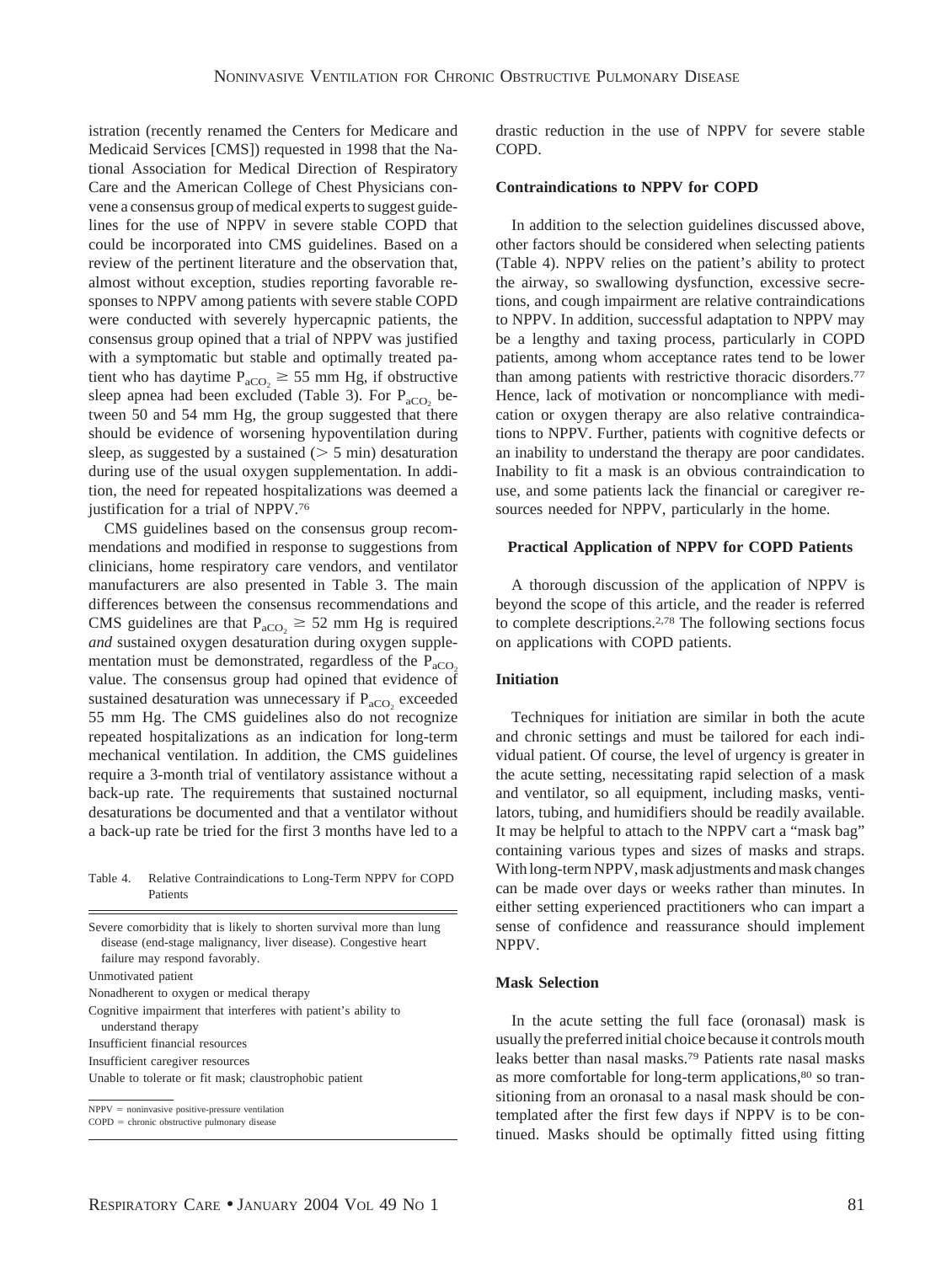gauges, if provided by the manufacturer. Too large a mask may necessitate excessive tightening of the straps to minimize air leakage, predisposing to ulceration over the nose. Many types of nasal and oronasal mask are now available, including nasal pillows or plugs (small cones that fit directly into the nares), "minimasks" that fit over just the tip of the nose, masks with gel seals or with thin, ultrasoft silicone seals. The headgear (ie, the straps that hold the mask in place) are also important in achieving comfort. They should have sufficient points of attachment (usually  $\geq$  3) to maintain mask stability, although for longterm use some "minimasks" with 2 points of attachment may function adequately. When tightened, they should minimize air leakage, especially into the eyes, but should still accommodate 1 or 2 fingers between the strap and face, to avoid excessive tightening. Practitioners should have a current knowledge of available masks in order to optimize the likelihood of success.

## **Ventilator Selection**

In the acute setting, both critical care and bi-level ventilators (portable pressure-limited devices designed especially for the administration of NPPV) have been used with similar success rates, although bi-level devices designed for use in the acute care setting that offer oxygen blenders and display waveforms are gaining popularity. In the long-term setting bi-level ventilators are also seeing increasing use, although portable volume-limited ventilators are still used for some patients because of their greater alarm capabilities.

## **Ventilator Settings**

To begin NPPV the properly-fitted mask is placed on the patient's face and attached to the ventilator. Cooperative patients often feel more comfortable if they hold the mask themselves. Initial ventilator pressures are usually set low, to enhance patient comfort and acceptance, but inspiratory pressure or tidal volume should be adjusted upward as tolerated to provide adequate ventilatory assistance. Typical initial settings on pressure-limited ventilators are  $8-12$  cm H<sub>2</sub>O for inspiratory pressure and  $4-5$  cm H2O for expiratory pressure or PEEP, with subsequent adjustments as needed to alleviate respiratory distress (increased inspiratory pressure up to  $20 \text{ cm H}_2\text{O}$  or to counterbalance auto-PEEP, treat hypoxemia, or eliminate obstructive apneas (increased expiratory pressure up to 8 cm  $H<sub>2</sub>O$ ). The difference between the inspiratory and expiratory positive airway pressure (pressure support) should be adequate to reduce ventilatory effort and is usually between 7 and 16 cm  $H_2O$ , adjusted to alleviate respiratory distress while avoiding excessive discomfort.

Coaching is usually necessary to assist the patient in achieving synchrony with the ventilator, but once this is achieved, the head straps can be tightened. Some ventilators offer further adjustments to enhance synchrony, including adjustable inspiratory time and rise time, which determines the time to reach the target inspiratory pressure. These may be helpful in optimizing comfort for patients who prefer relatively high inspiratory flow81 and hence short rise time (often 0.1 s) and short inspiratory time (often  $\leq 1$  s) to avoid "hang-up" (the prolongation of delivered inspiratory pressure during expiration).

## **Oxygenation and Humidification**

Most patients with COPD exacerbations do not have severe oxygenation defects and can be managed successfully with bi-level ventilators that do not have oxygen blenders. With these ventilators oxygen is administered at up to 15 L/min into ports in the mask or via a T-piece at the proximal end of the ventilator tubing, adjusted to maintain the desired level of oxygenation (usually saturation 90–92%). With this arrangement  $F_{IO}$  does not exceed 45–50%, so a ventilator with an oxygen blender is necessary when the oxygenation defect is more severe, such as may occur when COPD is complicated by pneumonia. Humidification may enhance comfort and tolerance during NPPV, but heat-and-moisture exchangers may add to resistance and should be avoided.82 With bi-level ventilators, heated pass-over humidifiers are recommended because they offer efficiency of humidification without adding substantially to inspiratory or expiratory resistance.

## **Adaptation and Monitoring**

In the acute setting, the first hour or two are critical in achieving successful NPPV adaptation. Coaching and encouragement are usually required to assist the patient in adopting a breathing pattern that achieves synchronization with the ventilator and reduction of breathing effort and, if nasal ventilation is being used, in keeping the mouth shut. Instructions such as "try to take slow, deep breaths and let the machine breathe for you" may be helpful. Also, judicious administration of low doses of sedatives such as midazolam may be helpful in enhancing patient acceptance. In the chronic setting, the time course is drawn out, but an initial session in the physician's office or even in the hospital, if possible, may be helpful in determining which mask is most acceptable and comfortable for the patient, what settings are best tolerated, and perhaps most important in COPD patients, in assuring that the patient is well motivated for an adaptation period that may be lengthy.

In the acute setting, close bedside monitoring is essential until the patient's respiratory status stabilizes. Although NPPV can easily be administered on a general medical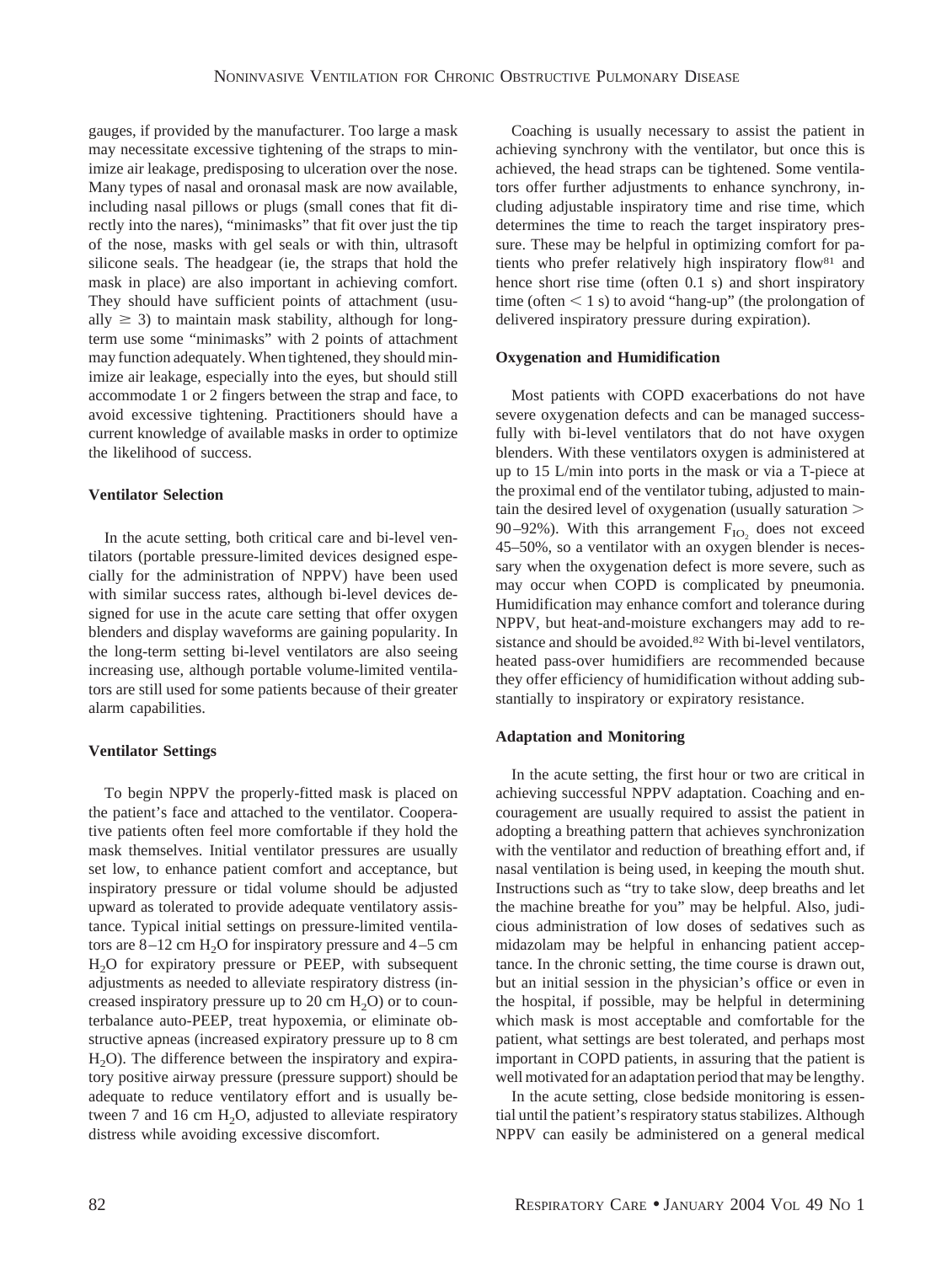ward, the acuteness of the illness and need for close monitoring should dictate the site of administration. With either invasive or noninvasive ventilation, an acutely ill patient should be treated in an intensive care or step-down unit until his or her condition stabilizes. Patient comfort and tolerance are key initial goals (Table 5). In a COPD patient a decrease in respiratory rate and reduction in sternocleidomastoid muscle activity are important salutary signs that should be apparent early on and are usually accompanied by good patient-ventilator synchrony. Upward adjustments in inspiratory pressure enhance these effects. Oxygen saturation is monitored continuously and blood gas values are obtained as clinically indicated, usually at least once during the first hour or two.

With long-term NPPV, adaptation usually requires much longer than in the acute setting, mainly because the patient attempts to sleep while using the ventilator. The patient is instructed to initiate NPPV at home for 1- or 2-hour trial periods during the daytime and then to try to fall asleep with the device at bedtime. During this period frequent contact with an experienced home respiratory therapist (RT) can help assure proper use and adjustment. Some patients successfully sleep through the night within days of initiation, but others require several months. But even when begun under ideal conditions, COPD patients' NPPV adherence may be relatively low. Criner et al<sup>77</sup> found that only 50% of COPD patients were still using NPPV after 6 months, compared to 80% for neuromuscular patients, even after initiating NPPV during a 3-week stay in a skilled

Table 5. Monitoring NPPV in COPD

| <b>Acute Setting</b>                                                                                                           |
|--------------------------------------------------------------------------------------------------------------------------------|
| Patient comfort                                                                                                                |
| Mask fit and leak                                                                                                              |
| Patient-ventilator synchrony                                                                                                   |
| Sternocleidomastoid muscle activity                                                                                            |
| Vital signs: heart and respiratory rate, systemic blood pressure                                                               |
| Continuous oximetry until stabilized                                                                                           |
| Occasional blood gas measurements: initial and after 30–120 min,<br>then as clinically indicated                               |
| Chronic Setting                                                                                                                |
| Patient comfort                                                                                                                |
| Mask fit and leak                                                                                                              |
| Hours of use                                                                                                                   |
| Problems with adaptation (eg, nasal congestion, dryness, gastric<br>insufflation, conjunctival irritation, inability to sleep) |
| Symptoms (eg, dyspnea, fatigue, morning headache,<br>hypersomnolence)                                                          |
| Gas exchange: daytime, nocturnal oximetry, blood gases measured<br>periodically to assess $P_{aCO}$ ,                          |
| Polysomnography if symptoms of sleep disturbance persist or<br>nocturnal desaturation persists without clear explanation       |

 $NPPV = noninvasive positive-pressure ventilation$ 

long-term ventilation unit. Reasons for poor adherence have not been well studied but probably include the advanced age of COPD patients (compared to neuromuscular-disease patients), frequent occurrence of comorbidities and cognitive defects, and lack of motivation. For these reasons, close follow-up is probably helpful to optimize compliance rates. The supplier of home respiratory equipment should provide respiratory care services as well, so that patients can be in telephone contact with questions, and RTs should make frequent (at least weekly) initial visits. A physician should see the patient every few weeks during the initial adaptation period, to assess symptoms and physical signs for evidence of persisting nocturnal hypoventilation or cor pulmonale, identify problems, and reinforce adherence. Occasionally measuring daytime arterial blood gas values helps to assess the response in hypoventilating patients or when symptoms worsen. Nocturnal monitoring using oximetry, multichannel recorders, or full polysomnography is also useful after adaptation to NPPV, to assure adequacy of oxygenation and ventilation.

# **Commonly Encountered Problems and Possible Remedies**

NPPV is safe and well tolerated in most properly selected patients. In both the acute and long-term applications the most commonly encountered NPPV problems with COPD patients are similar to those with other patients and are related to the mask or air pressure or flow. Patients often complain of mask discomfort, which can be alleviated by minimizing strap tension or trying different mask sizes or types. With acute applications, patients may be anxious and have difficulty synchronizing their breathing with the ventilator. Adjustments in ventilator settings (increasing or lowering inspiratory pressure, or titrating expiratory pressure to counter-balance auto-PEEP) and judicious use of sedation often will improve synchrony.

Excessive air pressure leading to sinus or ear pain is another common complaint, alleviated by lowering pressure temporarily and then gradually raising it again as tolerance improves. Patients may also complain of dryness or congestion of the nose or mouth. For dryness, nasal saline or gel, heated flow-by humidifier, or efforts to reduce air leaking may help. For nasal congestion, inhaled corticosteroids or decongestants or oral antihistamine-decongestant combinations may be used.

Other commonly encountered problems include erythema, pain, or ulceration on the bridge of the nose related to pressure from the mask seal; these can be alleviated by minimizing strap tension, using artificial skin, or switching to alternative masks such as nasal pillows. Gastric insufflation is common but usually not severe, probably because inflation pressures are lower than those used with invasive ventilation.

 $COPD =$  chronic obstructive pulmonary disease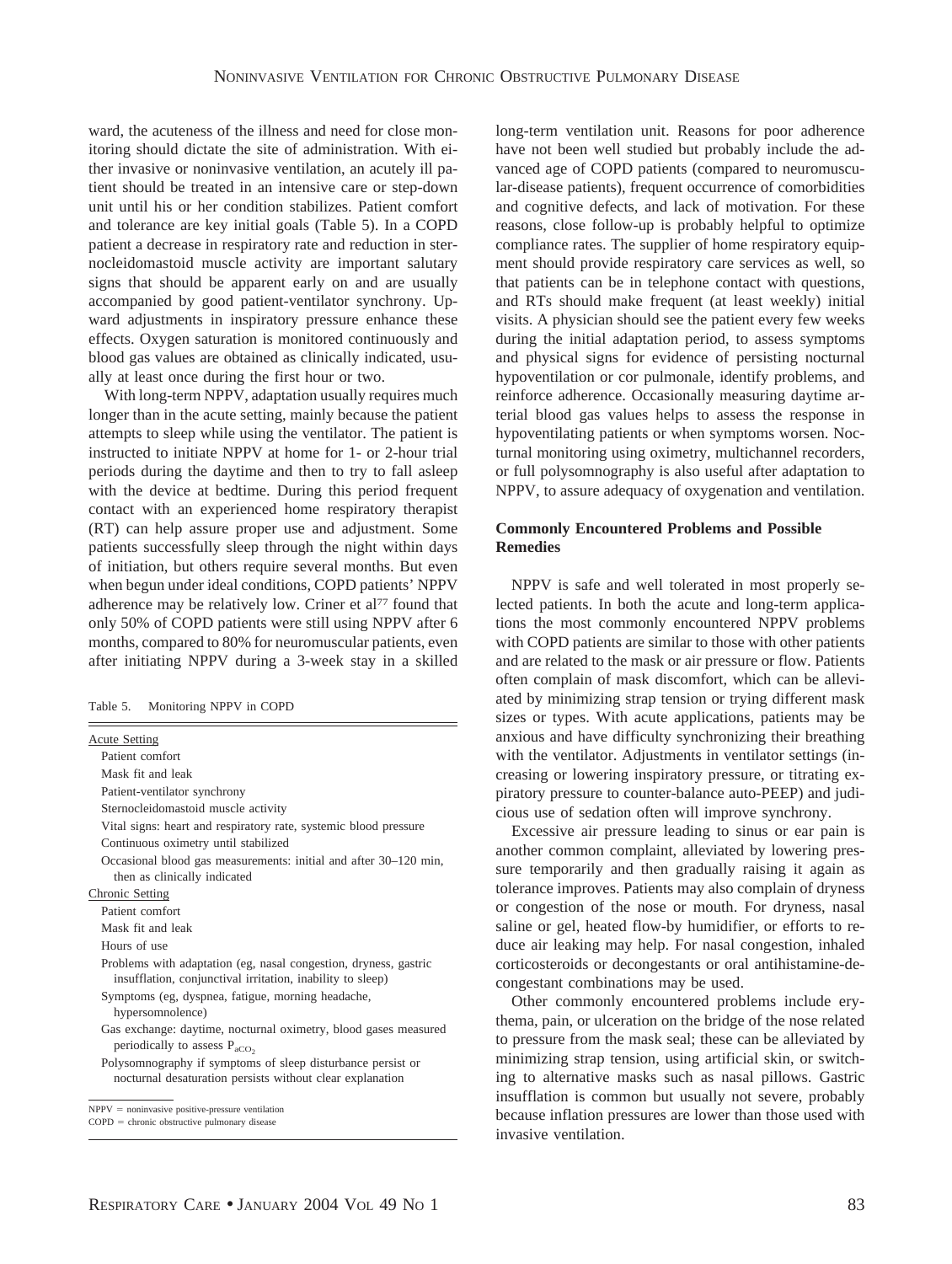Air leaking, through the mouth (with nasal masks), through the nose (with mouthpieces), or around the mask (with all interfaces), is inevitable during NPPV. Nasal and oronasal masks, particularly if too large, may leak air onto the eyes, causing conjunctival irritation. Refitting or reseating the mask usually addresses this problem. Pressurelimited devices compensate for air leaks by maintaining inspiratory airflow during leaking, but during nasal ventilation the patient should keep his or her mouth shut and try chin straps or, failing these, try an oronasal mask. Air leaking occurs during the majority of sleep in many patients but, fortunately, gas exchange is usually well maintained.83 Leaks may still contribute to arousals and poor sleep quality, however, and ventilatory assistance may occasionally be compromised, in which case options include trials of alternative interfaces or ventilators, or if those fail, tracheostomy. Major complications of NPPV, such as aspiration or pneumothorax, are unusual if patient selection guidelines are observed.

## **Role of the Respiratory Therapist**

NPPV has become an important part of the RT's repertoire. During NPPV initiation the RT plays a central role. In the United States and Italy<sup>10,84</sup> the RT maintains and applies the equipment necessary to initiate NPPV. The RT also devotes substantial time (up to an hour or more) during the initial 8-hour shift in applying NPPV, as compared to invasive mechanical ventilation.10 NPPV requires a team approach, with the physician determining when NPPV is appropriate and ordering it. Nurses, at least in the acute setting, provide ongoing monitoring once NPPV has been initiated. But the RT plays the critical part of initiating NPPV, getting the patient's cooperation, and successfully sustaining it. Without skilled, experienced RTs to serve that role a successful NPPV program cannot be implemented.

## **Summary**

Accumulating evidence and experience have demonstrated that NPPV has an important role in managing COPD exacerbations, markedly reducing the need for intubation and improving outcomes, including lowering complication and mortality rates, as well as shortening hospital stay. For COPD exacerbations NPPV should now be considered a standard of care for properly selected patients, used in preference to invasive mechanical ventilation. NPPV can also be used in certain other situations with COPD patients: when respiratory failure is precipitated by a superimposed pneumonia, in postoperative respiratory failure, to facilitate extubation with the aim of reducing the complications of prolonged intubation, to avoid reintubation in patients with postextubation failure, and in do-not-intubate patients, although the evidence to support these applications is not as strong as for NPPV in typical COPD exacerbations. To assure appropriate use of NPPV for these patients, selection guidelines are aimed at identifying patients in need of ventilatory assistance and excluding those who are too ill to safely use NPPV. Although these have not been validated prospectively, they are based on criteria used in most of the controlled trials.

For patients with severe stable COPD, currently available evidence suggests that NPPV can improve daytime and nocturnal gas exchange, prolong sleep duration, improve quality-of-life scores, and possibly reduce the need for hospitalization. However, the findings among studies have not been consistent on these benefits, partly related to numerous methodological shortcomings in most studies performed to date. Despite the weakness of the evidence base, however, consensus and CMS guidelines agree that COPD patients with substantial daytime carbon dioxide retention and evidence of superimposed nocturnal hypoventilation are the ones most likely to benefit. However, it is also clear that more confirmatory studies are needed before the use of NPPV in any group of COPD patients can be considered established practice; even with sufficient evidence, it is likely that achieving desired NPPV adherence by COPD patients will remain a challenge. Ultimately, the test of any therapy is whether caregivers find it useful and beneficial in their own practices, and by that criterion the jury is still out on the question of how widely NPPV should be used in patients with severe COPD.

## **REFERENCES**

- 1. Carlucci A, Richard JC, Wysocki M, Lepage E, Brochard L; SRLF Collaborative Group on Mechanical Ventilation. Noninvasive versus conventional mechanical ventilation: an epidemiologic survey. Am J Respir Crit Care Med 2001;163(4):874–880.
- 2. Mehta S, Hill NS. Noninvasive ventilation. Am J Respir Crit Care Med 2001;163(2):540–577.
- 3. Rochester DF, Braun NM, Arora NS. Respiratory muscle strength in chronic obstructive pulmonary disease. Am Rev Respir Dis 1979; 119(2 Pt 2):151–154.
- 4. Hill NS. Current concepts in mechanical ventilation for chronic obstructive pulmonary disease. Semin Respir Crit Care Med 1999;  $20(4)$ : 375–39.
- 5. Hill NS. Failure to wean: the chronic ventilator-dependent patient. In: Fishman A, editor. Pulmonary rehabilitation (Lung biology in health and disease series, volume 91). New York: Marcel Dekker; 1996:577–617.
- 6. Pingleton SK. Complications of acute respiratory failure. Am Rev Respir Dis 1988;137(6):1463–1493.
- 7. Brochard L, Isabey D, Piquet J, Amaro P, Mancebo J, Messadi AA, et al. Reversal of acute exacerbations of chronic obstructive lung disease by inspiratory assistance with a face mask. N Engl J Med 1990;323(22):1523–1530.
- 8. Appendini L, Patessio A, Zanaboni S, Carone M, Gukov B, Donner CF, et al. Physiologic effects of positive end-expiratory pressure and mask pressure support during exacerbations of chronic obstructive pulmonary disease. Am J Respir Crit Care Med 1994;149(5):1069– 1076.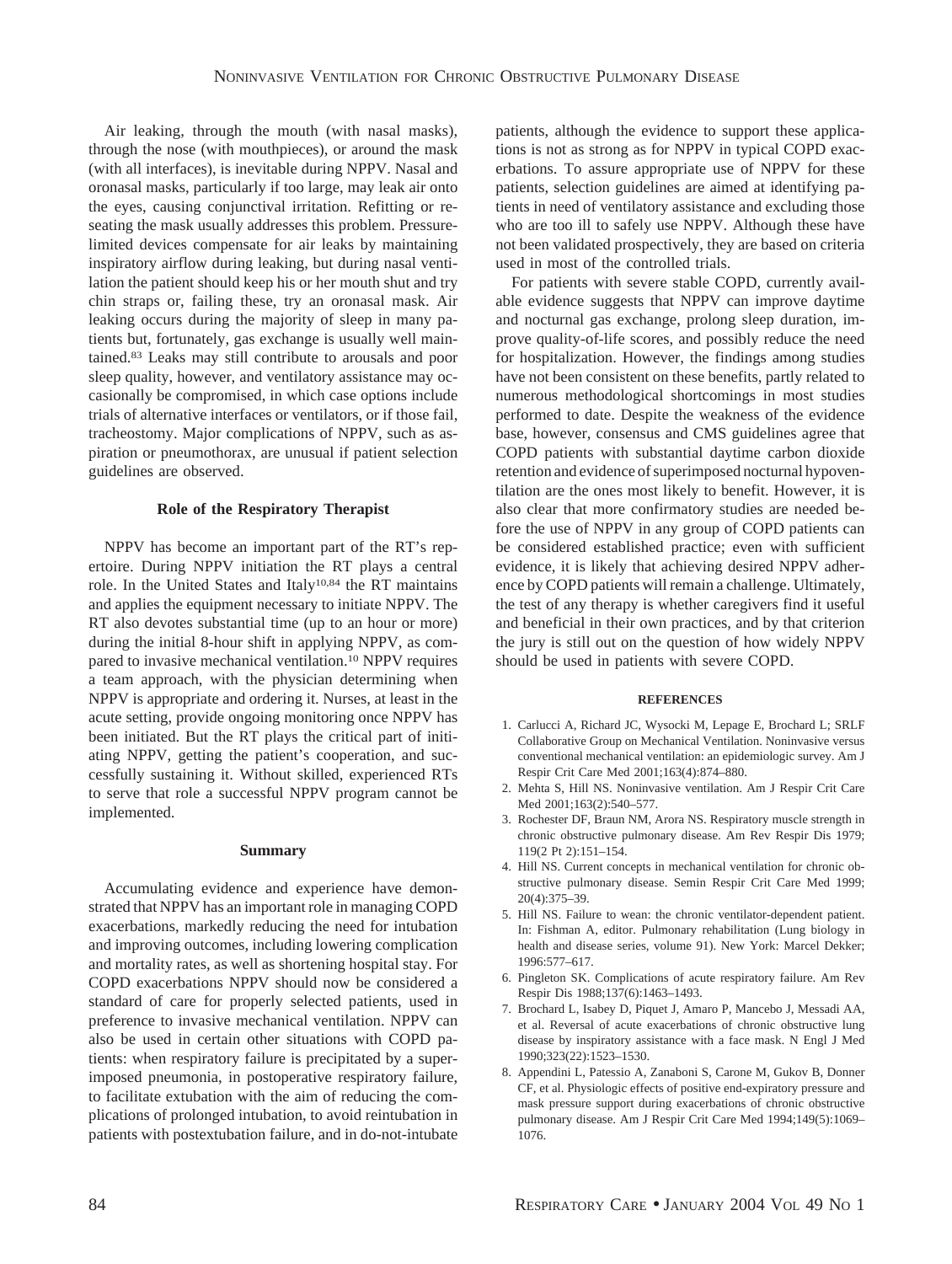- 9. Bott J, Carroll MP, Conway JH, Keilty SE, Ward EM, Brown AM, et al. Randomised controlled trial of nasal ventilation in acute ventilatory failure due to chronic obstructive airways disease. Lancet 1993;341(8860):1555–1557.
- 10. Kramer N, Meyer TJ, Meharg J, Cece RD, Hill NS. Randomized, prospective trial of noninvasive positive pressure ventilation in acute respiratory failure. Am J Respir Crit Care Med 1995;151(6):1799– 1806.
- 11. Brochard L, Mancebo J, Wysocki M, Lofaso F, Conti G, Rauss A, et al. Noninvasive ventilation for acute exacerbations of chronic obstructive pulmonary disease. N Engl J Med 1995;333(13):817–822 .
- 12. Celikel T, Sungur M, Ceyhan B, Karakurt S. Comparison of noninvasive positive pressure ventilation with standard medical therapy in hypercapnic acute respiratory failure. Chest 1998;114(6):1636–1642.
- 13. Plant PK, Owen JL, Elliott MW. Early use of non-invasive ventilation for acute exacerbations of chronic obstructive pulmonary disease on general respiratory wards: a multicentre randomised controlled trial. Lancet 2000;355(9219):1931–1935.
- 14. Barbe F, Togores B, Rubi M, Pons S, Maimo A, Agusti AG. Noninvasive ventilatory support does not facilitate recovery from acute respiratory failure in chronic obstructive pulmonary disease. Eur Respir J 1996;9(6):1240–1245.
- 15. Keenan SP, Kernerman PD, Cook DJ, Martin CM, McCormack D, Sibbald WJ. Effect of noninvasive positive pressure ventilation on mortality in patients admitted with acute respiratory failure: a metaanalysis. Crit Care Med 1997;25(10):1685–1692.
- 16. Peter JV, Moran JL, Phillips-Hughes J, Warn D. Noninvasive ventilation in acute respiratory failure: a meta-analysis update. Crit Care Med 2002;30(3):555–562.
- 17. Lightowler JV, Wedzicha JA, Elliott MW, Ram FS. Non-invasive positive pressure ventilation to treat respiratory failure resulting from exacerbations of chronic obstructive pulmonary disease: Cochrane systematic review and meta-analysis. BMJ 2003;326(7382):185.
- 18. Keenan SP, Sinuff T, Cook DJ, Hill NS. Which patients with acute exacerbation of chronic obstructive pulmonary disease benefit from noninvasive positive-pressure ventilation? A systematic review of the literature. Ann Intern Med 2003;138(11):861–870.
- 19. British Thoracic Society Standards of Care Committee. Non-invasive ventilation in acute respiratory failure. Thorax 2002;57(3):192– 211.
- 20. Hill NS. Noninvasive positive pressure ventilation for respiratory failure caused by exacerbations of chronic obstructive pulmonary disease: a standard of care? Crit Care 2003;7(6):400–401.
- 21. Ambrosino N, Foglio K, Rubini F, Clini E, Nava S, Vitacca M. Non-invasive mechanical ventilation in acute respiratory failure due to chronic obstructive pulmonary disease: correlates for success. Thorax 1995;50(7):755–757.
- 22. Confalonieri M, Potena A, Carbone G, Porta RD, Tolley EA, Umberto Meduri G. Acute respiratory failure in patients with severe community-acquired pneumonia: a prospective randomized evaluation of noninvasive ventilation. Am J Respir Crit Care Med 1999; 160(5 Pt 1):1585–1591.
- 23. Pennock BE, Kaplan PD, Carlin BW, Sabangan JS, Magovern JA. Pressure support ventilation with a simplified ventilatory support system administered with a nasal mask in patients with respiratory failure. Chest 1991;100(5):1371–1376.
- 24. Pennock BE, Crawshaw L, Kaplan PD. Noninvasive nasal mask ventilation for acute respiratory failure. Institution of a new therapeutic technology for routine use. Chest 1994;105(2):441–444.
- 25. Auriant I, Jallot A, Herve P, Cerrina J, Le Roy Ladurie F, Fournier JL, et al. Noninvasive ventilation reduces mortality in acute respiratory failure following lung resection. Am J Respir Crit Care Med 2001;164(7):1231–1235.
- 26. Nava S, Ambrosino N, Clini E, Prato M, Orlando G, Vitacca M, et al. Noninvasive mechanical ventilation in the weaning of patients with respiratory failure due to chronic obstructive pulmonary disease: a randomized, controlled trial. Ann Intern Med 1998;128(9): 721–728.
- 27. Girault C, Daudenthun I, Chevron V, Tamion F, Leroy J, Bonmarchand G. Noninvasive ventilation as a systematic extubation and weaning technique in acute-on-chronic respiratory failure: a prospective, randomized controlled study. Am J Respir Crit Care Med 1999; 160(1):86–92.
- 28. Ferrer M, Esquinas A, Arancibia F, Bauer TT, Gonzalez G, Carrillo A, et al. Noninvasive ventilation during persistent weaning failure: a randomized controlled trial. Am J Respir Crit Care Med 2003;168(1): 70–76.
- 29. Epstein SK, Ciubotaru RL, Wong JB. Effect of failed extubation on the outcome of mechanical ventilation. Chest 1997;112(1):186–192.
- 30. Chevron V, Menard JF, Richard JC, Girault C, Leroy J, Bonmarchand G. Unplanned extubation: risk factors of development and predictive criteria for reintubation. Crit Care Med 1998;26(6):1049– 1053.
- 31. Meduri GU, Abou-Shala N, Fox RC, Jones CB, Leeper KV, Wunderink RG. Noninvasive face mask mechanical ventilation in patients with acute hypercapnic respiratory failure. Chest 1991;100(2):445– 454.
- 32. Restrick LJ, Scott AD, Ward EM, Feneck RO, Cornwell WE, Wedzicha JA. Nasal intermittent positive-pressure ventilation in weaning intubated patients with chronic respiratory disease from assisted intermittent, positive-pressure ventilation. Respir Med 1993; 87(3):199–204.
- 33. Hilbert G, Gruson D, Portel L, Gbikpi-Benissan G, Cardinaud JP. Noninvasive pressure support ventilation in COPD patients with postextubation hypercapnic respiratory insufficiency. Eur Respir J 1998; 11(6):1349–1353.
- 34. Keenan SP, Powers C, McCormack DG, Block G. Noninvasive positive pressure ventilaiton for postextuabtion respiratory distress: a randomized controlled trial. JAMA 2002;287(24):3238–3244.
- 35. Esteban A, Ferguson ND, Frutos-Vivar F, Arabi Y, Apezteguia C, Gonzalez M, et al; the Non-Invasive Ventilation Study Group, Madrid, Spain. Non-invasive positive pressure ventilation does not prevent reintubation and may be harmful in patients with post-extubation respiratory distress: results of a randomized-controlled trial (abstract). Am J Respir Crit Care Med 2003;167:A301.
- 36. Nelson DL, Short K, Vespia J, Senerchia A, Hill N, Levy, M. A prospective review of the outcomes of patients with "do-not-intubate" orders who receive noninvasive bilevel positive pressure ventilation (abstract). Crit Care Med 2000(Suppl) 28;12:A34.
- 37. Freichels TA. Palliative ventilatory support: use of noninvasive positive pressure ventilation in terminal respiratory insufficiency. Am J Crit Care 1994;3(1):6–10.
- 38. Clarke DE, Vaughan L, Raffin TA. Noninvasive positive pressure ventilation for patients with terminal respiratory failure: the ethical and economic costs of delaying the inevitable are too great. Am J Crit Care 1994;3(1):4–5.
- 39. Benhamou D, Girault C, Faure C, Portier F, Muir JF. Nasal mask ventilation in acute respiratory failure: experience in elderly patients. Chest 1992;102(3):912–917.
- 40. Meduri GU, Fox RC, Abou-Shala N, Leeper KV, Wunderink RG. Noninvasive mechanical ventilation via face mask in patients with acute respiratory failure who refused endotracheal intubation. Crit Care Med 1994;22(10):1584–1590.
- 41. Soo Hoo GW, Santiago S, Williams AJ. Nasal mechanical ventilation for hypercapnic respiratory failure in chronic obstructive pulmonary disease: determinants of success and failure. Crit Care Med 1994;22(8):1253–1261.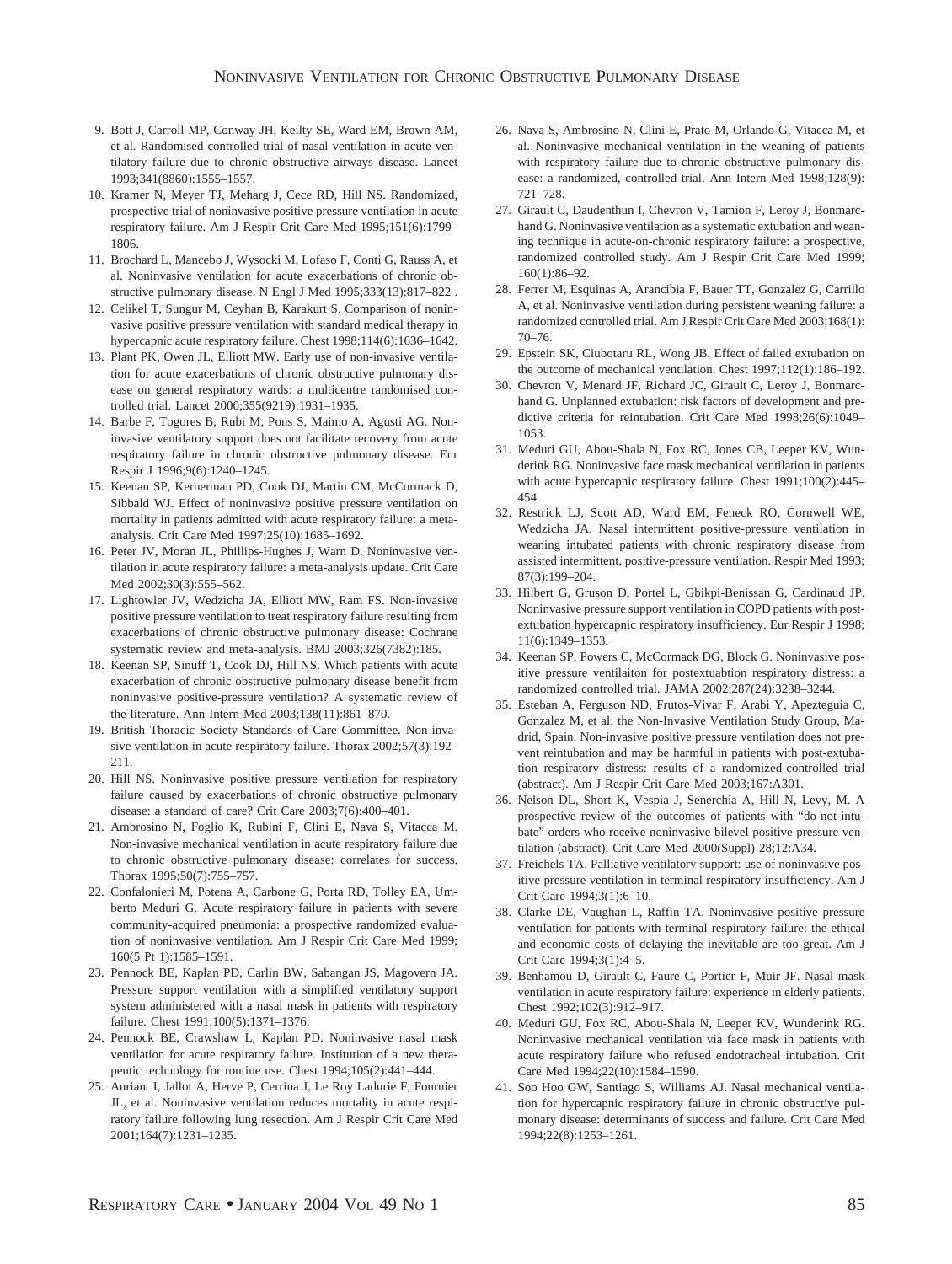- 42. Anton A, Guell R, Gomez J, Serrano J, Castellano A, Carrasco JL, et al. Predicting the result of noninvasive ventilation in severe acute exacerbations of patients with chronic airflow limitation. Chest 2000; 117(3):828–833.
- 43. Liesching T, Kwok H, Hill NS. Acute applications of noninvasive positive pressure ventilation. Chest 2003;124(2):699–713
- 44. American Respiratory Care Foundation. Consensus Statement: Noninvasive positive pressure ventilation. Respir Care 1997;42(4):364– 369.
- 45. International Consensus Conferences in Intensive Care Medicine: noninvasive positive pressure ventilation in acute respiratory failure. Am J Respir Crit Care Med 2001;163(1):283–291.
- 46. McClement JH, Christianson LC, Hubaytar RT, Simpson DG. The body-type respirator in the treatment of chronic obstructive pulmonary disease. Ann N Y Acad Sci 1965;121:746–750.
- 47. When should respiratory muscles be exercised? Chest 1983;84(1): 76–84.
- 48. Fleetham J, West P, Mezon B, Conway W, Roth T, Kryger M. Sleep, arousals, and oxygen desaturation in chronic obstructive pulmonary disease: the effect of oxygen therapy. Am Rev Respir Dis 1982; 126(3):429–433.
- 49. Catterall JR, Douglas JN, Calverley PM, Shapiro CM, Brezinova V, Brash HM, et al. Transient hypoxemia during sleep in chronic obstructive pulmonary disease is not a sleep apnea syndrome. Am Rev Respir Dis 1983;128(1):24–29.
- 50. Gay PC. Chronic obstructive pulmonary disease and sleep. Respir Care 2004;49(1):39-51.
- 51. Roussos C. Function and fatigue of respiratory muscles. Chest 1985; 88(2 Suppl):124S–132S.
- 52. Hill NS. Clinical applications of body ventilators. Chest 1986;90(6): 897–905.
- 53. Braun NM, Marino WD. Effect of daily intermittent rest of respiratory muscles in patients with severe chronic airflow limitation. Chest 1984;85:59S–60S.
- 54. Cropp A, Dimarco AF. Effects of intermittent negative pressure ventilation on respiratory muscle function in patients with severe chronic obstructive pulmonary disease. Am Rev Respir Dis 1987; 135(5):1056–1061.
- 55. Scano G, Gigliotti F, Duranti R, Spinelli A, Gorini M, Schiavina M. Changes in ventilatory muscle function with negative pressure ventilation in patients with severe COPD. Chest 1990;97(2):322–327.
- 56. Celli B, Lee H, Criner G, Bermudez M, Rassulo J, Gilmartin M, et al. Controlled trial of external negative pressure ventilation in patients with severe chronic airflow obstruction. Am Rev Respir Dis 1989;140(5):1251–1256.
- 57. Zibrak JD, Hill NS, Federman EC, Kwa SL, O'Donnell C. Evaluation of intermittent long-term negative-pressure ventilation in patients with severe chronic obstructive pulmonary disease. Am Rev Respir Dis 1988;138(6):1515–1518.
- 58. Shapiro SH, Ernst P, Gray-Donald K, Martin JG, Wood-Dauphinee S, Beaupre A, et al. Effect of negative pressure ventilation in severe chronic obstructive pulmonary disease. Lancet 1992;340(8833): 1425–1429.
- 59. Hill NS, Redline S, Carskadon MA, Curran FJ, Millman RP. Sleepdisordered breathing in patients with Duchenne muscular dystrophy using negative pressure ventilators. Chest 1992;102(6):1656–1662.
- 60. Strumpf DA, Millman RP, Carlisle CC, Grattan LM, Ryan SM, Erickson AD, et al. Nocturnal positive-pressure ventilation via nasal mask in patients with severe chronic obstructive pulmonary disease. Am Rev Respir Dis 1991;144(6):1234–1239.
- 61. Meecham Jones DJ, Paul EA, Jones PW, Wedzicha JA. Nasal pressure support ventilation plus oxygen compared with oxygen therapy alone in hypercapnic COPD. Am J Respir Crit Care Med 1995; 152(2):538–544.
- 62. Gay PC, Hubmayr RD, Stroetz RW. Efficacy of nocturnal nasal ventilation in stable, severe chronic obstructive pulmonary disease during a 3-month controlled trial. Mayo Clin Proc 1996;71(6):533– 542.
- 63. Lin CC. Comparison between nocturnal nasal positive pressure ventilation combined with oxygen therapy and oxygen monotherapy in patients with severe COPD. Am J Respir Crit Care Med 1996;154(2 Pt 1):353–358.
- 64. Casanova C, Celli BR, Tost L, Soriano E, Abreu J, Velasco V, et al. Long- term controlled trial of nocturnal nasal positive pressure ventilation with severe COPD. Chest 2000;118(6):1582–1590.
- 65. Clini E, Sturani C, Rossi A, Viaggi S, Corrado A, Donner CF, et al; Rehabilitation and Chronic Care Study Group, Italian Association of Hospital Pulmonologists (AIPO).The Italian multicentre study on noninvasive ventilation in chronic obstructive pulmonary disease patients. Eur Respir J 2002;20(3):529–538. Erratum in: Eur Respir J 2002;20(6):1617.
- 66. Muir JF, De La Salmoniere P, Cuvelier A, Chevret S, Tengang B, Chastang C. Home NIPPV  $+$  oxygen versus long-term oxygen therapy alone in severe hypercapnic COPD patients: a European multicenter study (abstract). Am J Respir Crit Care Med 2000:A262.
- 67. Leger P, Bedicam JM, Cornette A, Reybet-Degat O, Langevin B, Polu JM, et al. Nasal intermittent positive pressure ventilation: longterm follow-up in patients with severe chronic respiratory insufficiency. Chest 1994;105(1):100–105.
- 68. Jones SE, Packham S. Hebden M, Smith AP. Domiciliary nocturnal intermittent positive pressure ventilation in patients with respiratory failure due to severe COPD: long-term follow up and effect on survival. Thorax 1998;53(6):495–498.
- 69. Vitacca M, Rubini F, Foglio K, Scalvini S, Nava S, Ambrosino N. Non-invasive modalities of positive pressure ventilation improve the outcome of acute exacerbations in COLD patients. Intensive Care Med 1993;19(8):450–455.
- 70. Wijkstra PJ, LaCasse Y, Guyatt GH, Casanova C, Gay PC, Meecham Jones J, et al. A meta-analysis of nocturnal noninvasive positive pressure ventilation in patients with severe stable COPD. Chest 2003; 124(1):337–343.
- 71. Petrof BJ, Calderini E, Gottfried SB. Effect of CPAP on respiratory effort and dyspnea during exercise in severe COPD. J Appl Physiol 1990;69(1):179–188.
- 72. Bianchi L, Foglio K, Pagani M, Vitacca M, Rossi A, Ambrosino N. Effects of proportional assist ventilation on exercise tolerance in COPD patients with chronic hypercapnia. Eur Respir J 1998;11(2): 422–427.
- 73. Bianchi L, Foglio K, Porta R, Baiardi R, Vitacca M, Ambrosino N. Lack of additional effect of adjunct of assisted ventilation to pulmonary rehabilitation in mild COPD patients. Respir Med 2002;96(5): 359–367.
- 74. Garrod R, Mikelsons C, Paul EA, Wedzicha JA. Randomized controlled trial of domiciliary noninvasive positive pressure ventilation and physical training in severe chronic obstructive pulmonary disease. Am J Respir Crit Care Med 2000;162(4 Pt 1):1335–1341.
- 75. Rossi A. Noninvasive ventilation has not been shown to be ineffective in stable COPD. Am J Respir Crit Care Med 2000;161(3 Pt 1):688–689.
- 76. Clinical indications for noninvasive positive pressure ventilation in chronic respiratory failure due to restrictive lung disease, COPD, and nocturnal hypoventilation—a consensus conference report. Chest 1999;116(2):521–534.
- 77. Criner GJ, Brennan K, Travaline JM, Kreimer D. Efficacy and compliance with noninvasive positive pressure ventilation in patients with chronic respiratory failure. Chest 1999;116(3):667–675.
- 78. Hill NS, editor. Noninvasive positive pressure ventilation: principles and applications. Armonk, New York: Futura Publishing; 2001.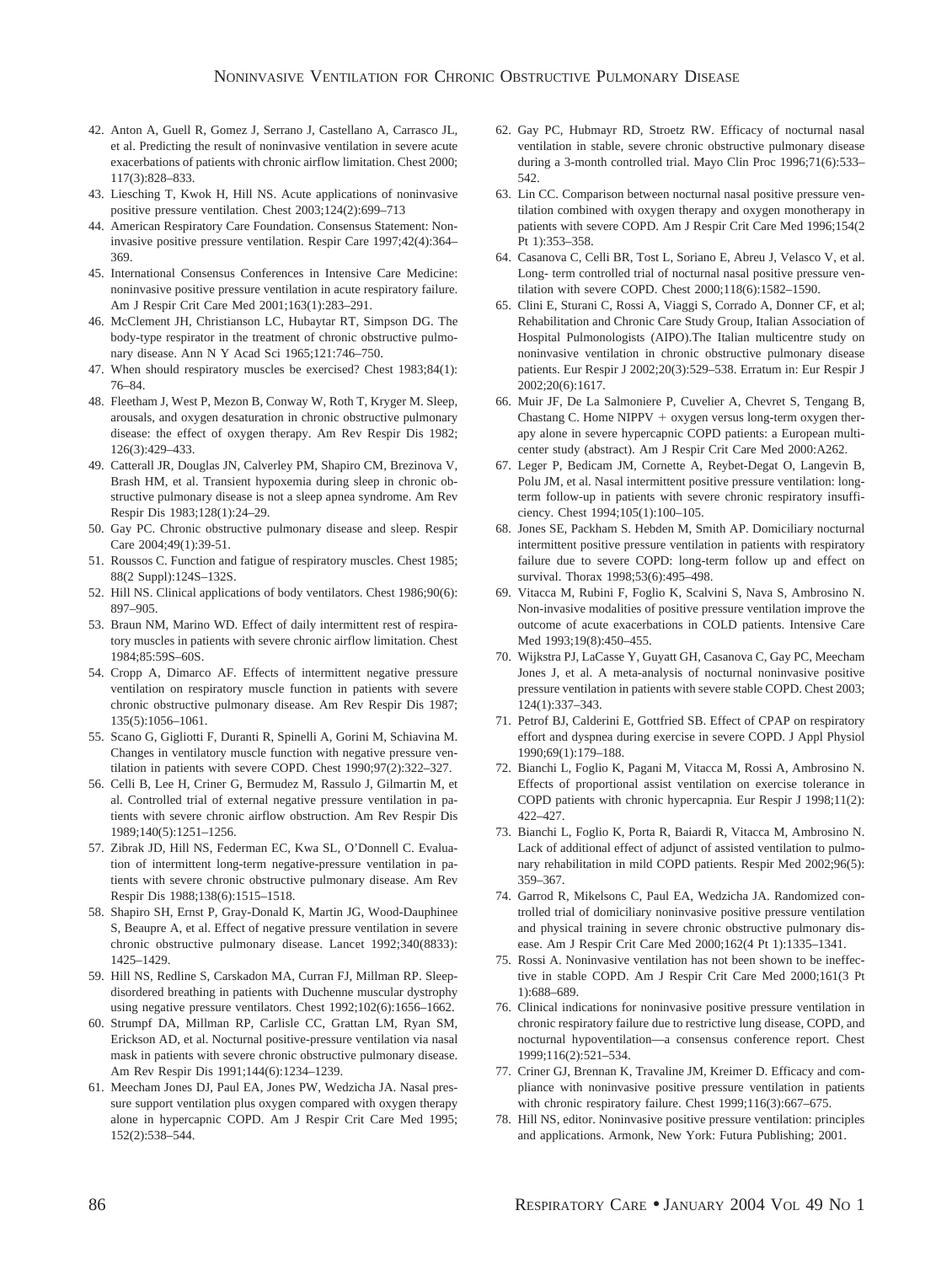- 79. Kwok H, McCormack J, Cece R, Houtchens J, Hill NS. Controlled trial of oronasal versus nasal mask ventilation in the treatment of acute respiratory failure. Crit Care Med 2003;31(2):468–473.
- 80. Navalesi P, Fanfulla F, Frigerio P, Gregoretti C, Nava S. Physiologic evaluation of noninvasive mechanical ventilation delivered with three types of masks in patients with chronic hypercapnic respiratory failure. Crit Care Med 2000;28(6):1785–1790.
- 81. Bonmarchand G, Chevron V, Chopin C, Jusserand D, Girault C, Moritz F, et al. Increased initial flow rate reduces inspiratory work of breathing during pressure support ventilation in patients with exacerbation of chronic obstructive pulmonary disease. Intensive Care Med 1996;22(11):1147–1154.
- 82. Lellouche F, Maggiore SM, Deye N, Taille S, Pigeot J, Harf A, et al. Effect of the humidification device on the work of breathing during noninvasive ventilation. Intensive Care Med 2002;28(11): 1582–1589.
- 83. Meyer TJ, Pressman MR, Benditt J, McCool FD, Millman RP, Natarajan R, et al. Air leaking through the mouth during nocturnal nasal ventilation: effect on sleep quality. Sleep 1997;20(7):561–569.
- 84. Nava S, Evangelisti I, Rampulla C, Compagnoni ML, Fracchia C, Rubini F. Human and financial costs of noninvasive mechanical ventilation in patients affected by COPD and acute respiratory failure. Chest 1997;111(6):1631–1638.

## **DISCUSSION**

**Wedzicha:** In our study of noninvasive ventilation given at home as an adjunct to rehabilitation, the overall usage of the ventilator was quite  $low<sup>1</sup>$ The problem was that some of the patients did not take ventilators for 2–3 days at a stretch and this pushed down the median number. Overall, if you look at the time that they actually took the ventilator, the use was between 3 and 4 hours. I think that is interesting because I have a number of patients with hypercapnic COPD who I know are not taking their home ventilators for more than about 2 to 3 hours a day. The blood gas values stabilize and the patients feel better and reduce the usage of the ventilator. I am impressed with the improvements some patients had in that trial.

In a study of this nature, placebo effects must be considered, as sham ventilation is difficult to perform. However, bearing that in mind, I think there is an effect of the combination of the ventilation and exercise training, but it is small. You probably do not need to give 6 or 8 hours of ventilation overnight. You may be able to get away with a much smaller amount of ventilation.

## **REFERENCE**

1. Garrod R, Paul EA, Wedzicha JA. Randomised controlled trial of the addition of noninvasive positive pressure ventilation to physical training in patients with severe COPD. Am J Respir Crit Care Med 2000; 162: 1335–1341.

**Hill:** Do you use NPPV in combination with pulmonary rehabilitation now?

**Wedzicha:** We do not. A number of patients in that study continued to use it. However in the UK, patients with hypercapnic COPD are treated with home ventilatory support if they deteriorate on oxygen therapy or have sleep disruption or uncontrolled hypercapnia. However, the evidence is not perfect, and although there have been many discussions over the years about this, there has been no study adequately powered for study of the effects of nasal ventilation on mortality. However, indeed, I feel that the most important effect of ventilation is on reduction in exacerbation as we have found improvements in health status after ventilatory support in hypercapnic COPD.<sup>1</sup> Exacerbations worsen blood gases, and then the NPPV will reduce the consequences of the exacerbation. The problem we have is that such trials need to be multicenter and are difficult to organize.

#### **REFERENCE**

1. Meecham-Jones DJ, Paul EA, Jones PW, Wedzicha JA. Nasal pressure support ventilation plus oxygen compared with oxygen therapy alone in hypercapnic COPD: a randomised controlled study. Am J Respir Crit Care Med 1995; 152: 538–44.

**Hill:** Both Wisia [Wedzicha] and I have made efforts to do the kind of trial that would be necessary, and a number of you know the travails I've

been through with this, but the National Institutes of Health has not been convinced that I can recruit enough patients and maintain their adherence. They look at Gerry Criner's<sup>1</sup> data and say, "You know, the power analysis you're giving us doesn't look too convincing when you might have a 50% dropout rate." So that's been a major problem with coming up with good evidence on the use of NPPV in severe, stable COPD patients.

#### **REFERENCE**

1. Criner GJ, Brennan K, Travaline JM, Kreimer D. Efficacy and compliance with noninvasive positive pressure ventilation in patients with chronic respiratory failure. Chest 1999;116(3):667–675.

**Wedzicha:** Just one more point about the dropout rate. The way we cut it down in the study by Meecham-Jones et al was to test everybody on NPPV beforehand.<sup>1</sup> The RT tests whether the patient can accept the NPPV and "passes" or "fails" the patient. I think you need some form of patient selection. I believe that in the United States you have enough patients to do these trials, even allowing for dropouts.

#### **REFERENCE**

1. Meecham-Jones DJ, Paul EA, Jones PW, Wedzicha JA. Nasal pressure support ventilation plus oxygen compared with oxygen therapy alone in hypercapnic COPD. Am J Respir Crit Care Med 1995;152(2):538– 544.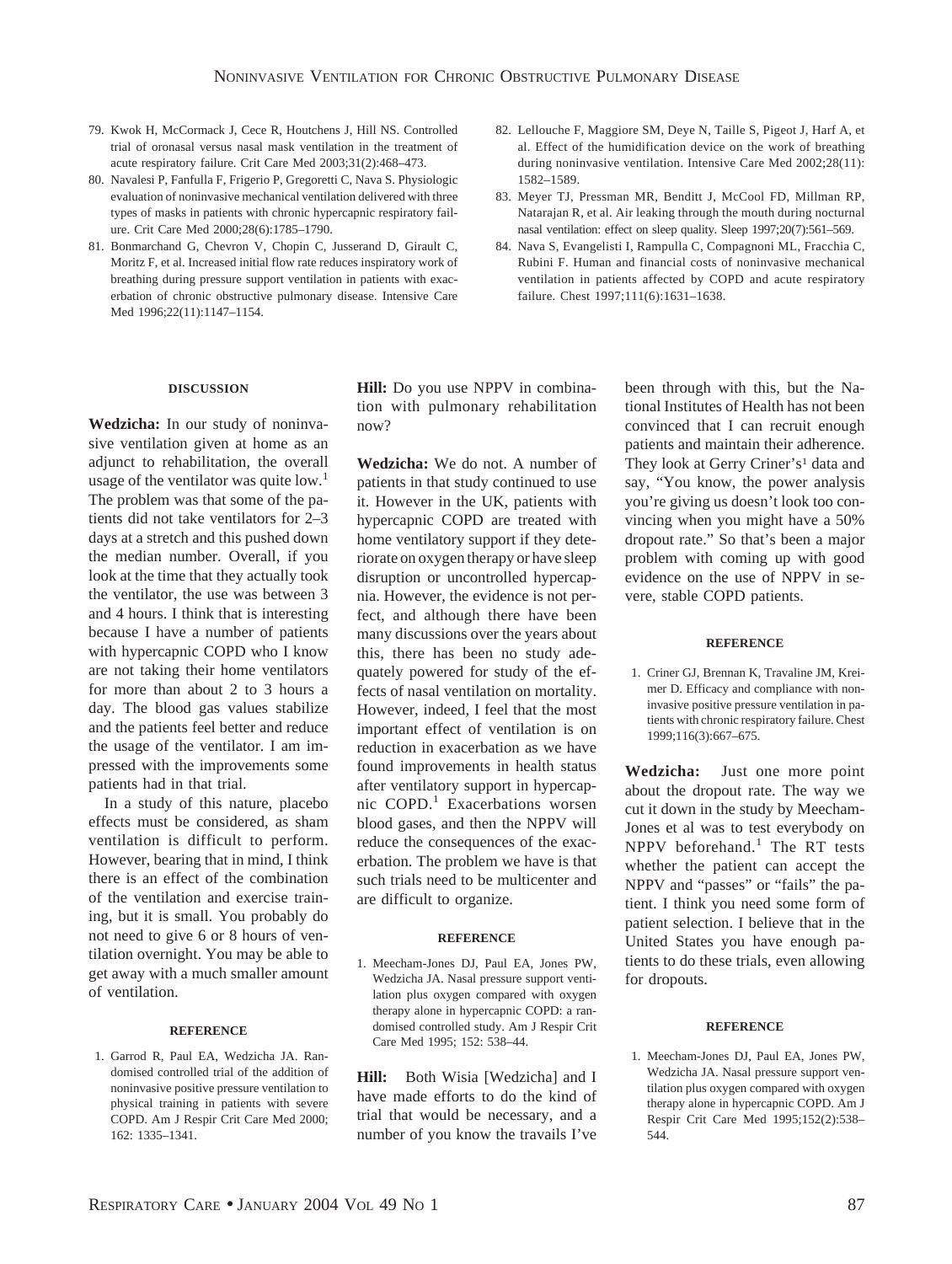**Gay:** You could put a different spin on Criner's data, $<sup>1</sup>$  and I'll just offer</sup> this to you, as we've started a protocol on this at the Mayo Clinic. To the extent that these patients drop out because they get better and they don't need it any more, it may be a misguided conclusion to look at it as a failure rather than a completion of NPPV therapy. I think it's not appropriate to look at long-term NPPV as a dreaded therapy. These patients were coming out of acute respiratory failure and were being moved quickly out of the critical care unit within 2 days, to make room for sicker patients. This leaves these patients in limbo as to whether they need to continue NPPV out of ICU and out of hospital. Recognizing that continued long-term NPPV therapy after 1 year following COPD exacerbation is not supported by currently-available literature, such as from Casanova et  $al,$ <sup>1</sup> it doesn't reflect upon the fact that a short-term benefit may be present. In that study there was a significant reduction in readmission to hospital in the first 3 months. Wouldn't it be valuable to look at that aspect of it, saying, "Give them something for a month or 2 and see if they get better. If they stop it, hey, that's not necessarily a bad thing if they stabilized enough to stop."

## **REFERENCE**

1. Casanova C, Celli BR, Tost L, Soriano E, Abreu J, Velasco V, Santolaria F .Longterm controlled trial of nocturnal nasal positive pressure ventilation in patients with severe COPD. Chest. 2000 Dec;118(6): 1582–90.

**Hill:** Kinda hard to roll that into your trial, though.

**Hansen-Flaschen:** I think all of us think that NPPV is here to stay as one element of the armamentarium in inpatient care of COPD exacerbations. I'd like to see more attention turn now to the *experience of the patient* who is undergoing mechanical ventilation in that setting. In a previous RESPIRATORY CARE Journal Conference, $<sup>1</sup>$  I made an</sup> argument for patient-centered mechanical ventilation, by which I meant simply the addition (to the physiologic variables that we usually measure while administering mechanical ventilation) of one question to the patient, and that is, "Are you feeling short of breath right now?" If the person says yes the therapist ought to make some effort to reduce the shortness of breath, either by adjusting the ventilator or getting help from a nurse or a physician. I'm not aware of any routine NPPV protocols that include the question to the conscious, communicative patient, "Are you feeling short of breath right now?" I wonder if you would comment on that.

#### **REFERENCE**

1. Hansen-Flaschen JH. Dyspnea in the Ventilated Patient: A call for patient-centered mechanical ventilation. Respir Care 2000; 45(12):1460–1467.

**Hill:** That is something that's been looked at in a number of the randomized, controlled trials, at least compared to the control group. Both Wisia [Wedzicha] and I have data showing that NPPV reduces dyspnea more rapidly than conventional mechanical ventilation. Of course, there may be some residual dyspnea. Also, when you're making adjustments to NPPV there are competing aims: one is to alleviate respiratory distress and the other is to avoid discomfort related to excessive pressure or flow. Sometimes you have to make compromises where the patient will have a little residual dyspnea, but at least he won't feel like the machine's blowing his eardrums out. So we're limited in what we can do.

**Hansen-Flaschen:** My proposal is simply to have respiratory therapists add to every bedside visit the question, "Are you feeling short of breath right now?" and maybe, "Is the mask uncomfortable right now?" That can be recorded as a yes or no, along with

the physiologic variables, as a discipline of *including the patient* and the *patient's experience* in the adjustment and monitoring of the treatment.

**Hill:** What I'm saying is that what we really need to think about is optimizing the patient's *overall* comfort rather than only dyspnea, because dyspnea is only one part of it. Mask and air pressure discomfort are other aspects of getting the patient comfortable.

**Benditt:** I want to bring up do-notintubate patients. Having worked a lot in palliative care of patients with neuromuscular disease and other diseases, I believe that NPPV is quite underutilized. There are good data that it reduces dyspnea, and at the end of life it actually may provide more time for closure of affairs. It reduces dyspnea and it does *not* have the so-called "double effect" that morphine does, of relieving symptoms but potentially shortening life. I'm a strong advocate for NPPV, although there is, in fact, a lot of resistance to it; for instance some people believe it is equivalent to intubation. I think it's *quite* different and potentially very beneficial.

**Hill:** Well, that's the other side of the argument, and in my talk I didn't really go into the polar views on this. A number of our RTs actually provided the incentive to do the survey study we did on NPPV in DNI [donot-intubate] patients, to see how we were using it and how patients were doing. A number of RTs felt that they were being forced to put terminal patients on NPPV, making those patients more uncomfortable in their last few hours, and they resented it. And although those RTs are probably correct in some circumstances, there are also times where you *do* want to keep someone alive a little bit longer using NPPV, to allow them to finalize their affairs, or to alleviate severe dyspnea. You have to ask yourself, "Am I improving the patient's overall comfort?"